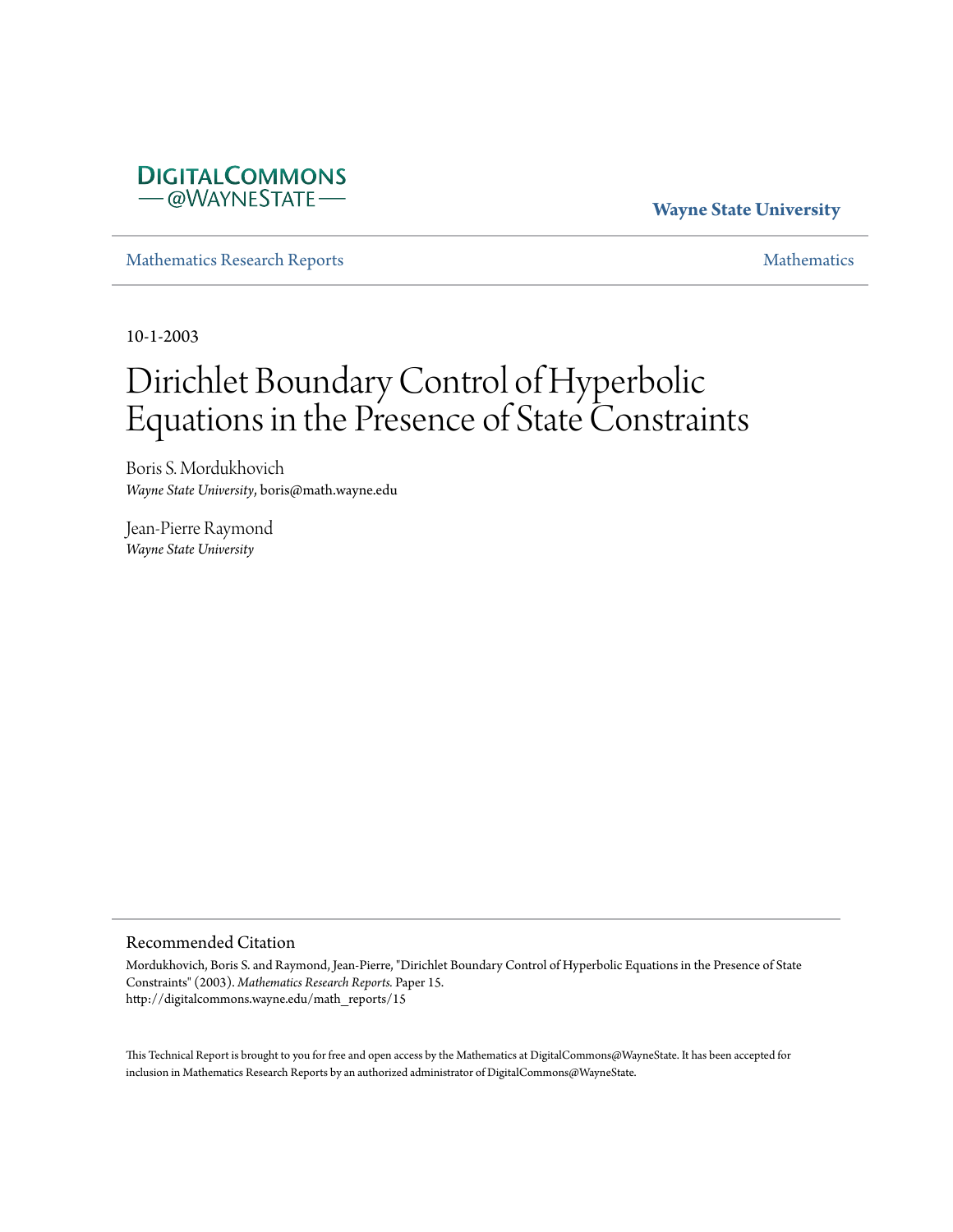# DIRICHLET BOUNDARY CONTROL OF<br>HYPERBOLIC EQUATIONS IN THE PRESENCE OF<br>STATE CONSTRAINTS •,'•<,:,  $, \ldots$

 $\mathbb{R}^n$ ' ' .

,· '

I' with The suif I state Winds<br>A Part Senard Control of the Senar

 $\mathcal{N}_s \cdot \mathcal{V}_t$ 

. . . . . .  $\sim$ 

. ' ·. ' ' *r* ,'-

) .,: '

,\_,.\_. *·:,.* 

-~ <sup>J</sup>:.

' . . ' ·'

 $\mathcal{E}_{\rm{max}}$ 

 $\mathcal{F} \subset \mathcal{F}$ 

 $\lambda_{\rm eff}$  in the  $\lambda_{\rm eff}$  $\Im \mathbb{R}$ 

' ' ~ .· . . \ .. ' ,'

") ,.•.

,.' I • ~ • I

•• . l c. ·,,,; ••

··.- .. r ...

•• -· *1-*

-.· J • J ·' •" :. • .l. ·•

·, .

••· .j. \· .'

 $\mathbb{R}^n \times \mathbb{R}^n$ ' ·\'.; .· ' .

 $\sim$   $\sim$ 

 $\mathcal{P}^{\text{in}}$  ,  $\mathcal{P}^{\text{in}}$ 

BORIS S, MORDUKHOVICH and JEAN-PIERRE RAYMOND.

ri - .<br>Patri - en 1955, Andre

-- . .~· .

# WAYNE STATE<br>UNIVERSITY

Detroit, MI 48202

Department of Mathematics **Research Report** ' • *j* • •• . .... -. '

', '·

, 1941, 1940,<br>1940, 1940, 1940, 1940, 1940, 1940, 1940, 1940, 1940, 1940, 1940, 1940, 1940, 1940, 1940, 1940, 1<br>1954, 1940, 1940, 1940, 1940, 1940, 1940, 1940, 1940, 1940, 1940, 1940, 1940, 1940, 1940, 1940, 1940, 1940, 1 **2003 Series** #10

\ .' • • /r ' <sup>~</sup>

> " \_)·  $\sim$   $\sigma$

This research was partly supported by the National Science Foundation.

 $\mathcal{C}\geq \mathcal{C}$  .

*'J'* .

 $\sim$  7  $\gamma$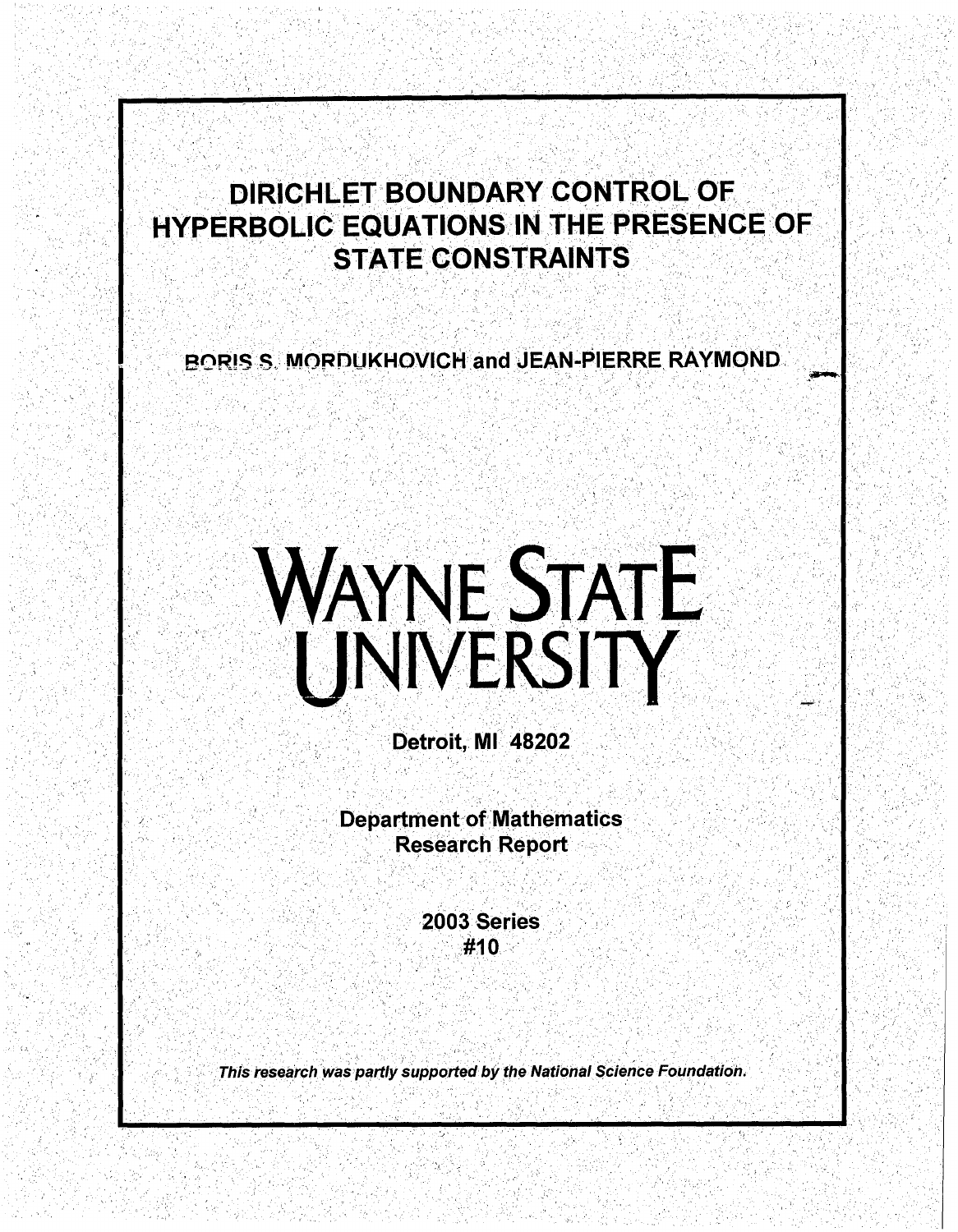### **DIRICHLET BOUNDARY CONTROL OF HYPERBOLIC EQUATIONS IN THE PRESENCE OF STATE CONSTRAINTS**

### BORIS S. MORDUKHOVICH<sup>1</sup> and JEAN-PIERRE RAYMOND<sup>2</sup>

Abstract. We study optimal control problems for hyperbolic equations (focusing on the multidimensional wave equation) with control functions in the Dirichlet boundary conditions under hard/pointwise control and state constraints. Imposing appropriate convexity assumptions on the cost integral functional, we establish the existence of optimal control and derive new necessary optimality conditions in the integral form of the Pontryagin Maximum Principle for hyperbolic state-constrained systems.

Key Words. Optimal control, Hyperbolic equations, Dirichlet boundary controls, State constraints, Integral maximum principle.

AMS Classification. Primary 49K20, 49J20, Secondary 93C20, 35L20.

### **1 Introduction**

."

This paper is devoted to the study of optimal control problems for state-constrained hyperbolic equations with controls in Dirichlet boundary conditions. We pay the main attention to the following problem governed by multidimensional wave equation. Given an open bounded domain  $\Omega \subset \mathbb{R}^N$  with the boundary  $\Gamma$  of class  $C^2$ , we consider the problem of minimizing the integral functional

$$
J(y,u)=\int_{\Omega}\phi(x,y(T))dx+\int_{Q}g(x,t,y)dxdt+\int_{\Sigma}h(s,t,u)dsdt
$$

1 Department of Mathematics, Wayne State University, Detroit, MI 48202, USA, boris@math.wayne.edu. Research of the first author was partly supported by the National Science Foundation under grants DMS-0072179 and DMS-0304989.

 ${}^{2}$ Laboratoire MIP, Université Paul Sabatier, 31062 Toulouse Cedex 4, France, raymond@mip.upstlse.fr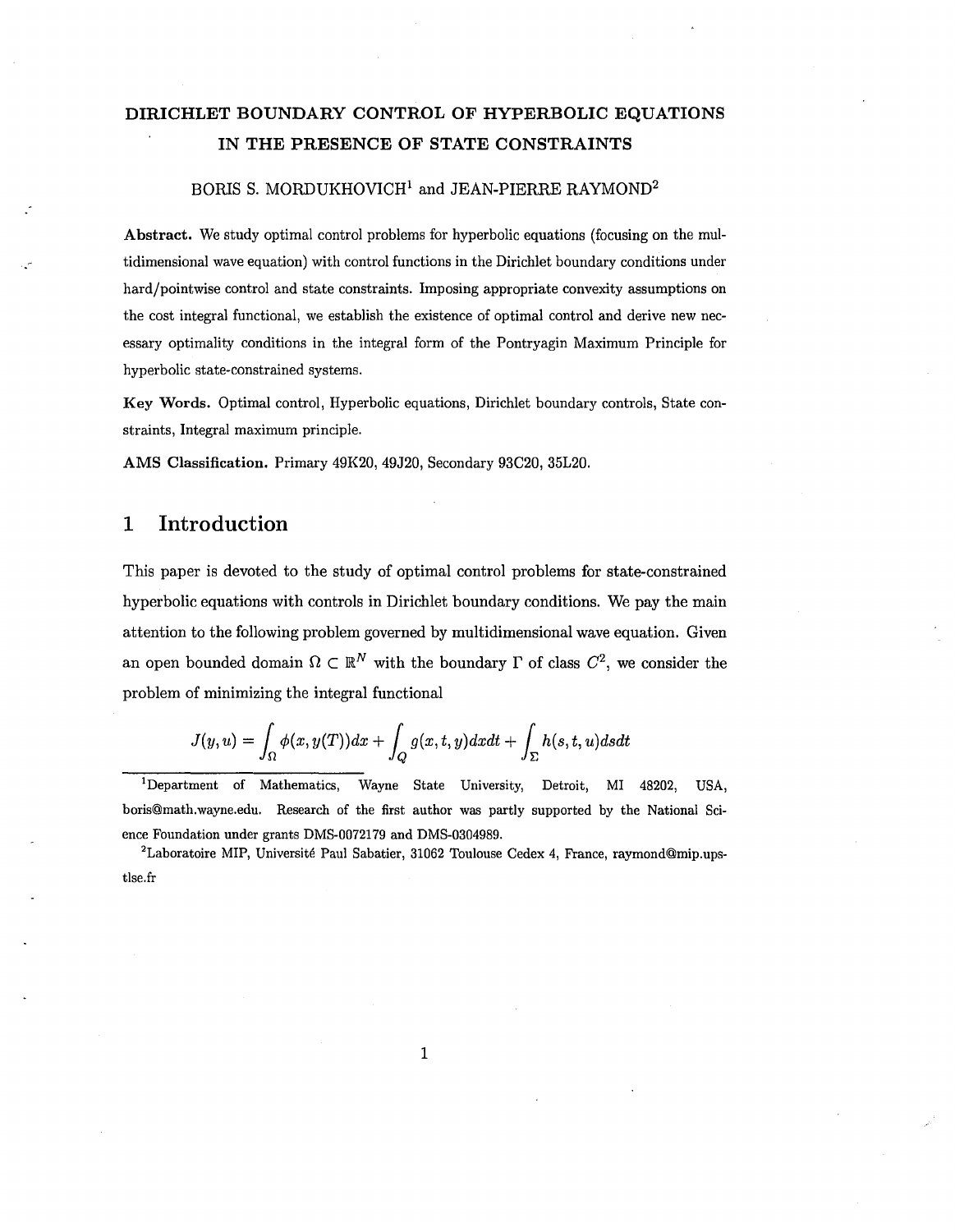for a fixed time  $T > 0$  over admissible pairs  $(y, u)$  satisfying the wave equation with control in the Dirichlet boundary conditions

$$
\begin{cases}\n y_{tt} - \Delta y = f & \text{in } Q := \Omega \times ]0, T[, \\
y = u & \text{on } \Sigma := \Gamma \times ]0, T[, \\
y(0) = y_0, \quad y_t(0) = y_1 \quad \text{in } \Omega\n\end{cases}
$$
\n(1.1)

subject to the pointwise control and state constraints

*.r* 

$$
u\in U_{ad}\subset L^2(\Sigma),\quad y\in\mathcal{C}\subset C([0,T];L^2(\Omega)),
$$

where  $f \in L^1(0,T; H^{-1}(\Omega))$ ,  $y_0 \in L^2(\Omega)$ , and  $y_1 \in H^{-1}(\Omega)$  are given functions. This optimal control problem is shortly described by

$$
\inf \{ J(y, u) \mid (y, u) \text{ satisfies (1.1)}, \ u \in U_{ad}, \ y \in \mathcal{C} \}. \tag{P}
$$

The assumptions on the initial data of (P) will be listed and discussed in Section 2.

It is well known that optimal control problems with pointwise state constraints belong to one of the most challenging and difficult classes in control theory. Quite recently, growing interest to such problems for *parabolic equations* has been taken in [2, 3, 4, 6, 11, 12, 13); see also the references therein. Much less has been done for hyperbolic systems. Some control problems for the wave equation in the presence of state constraints are considered in [5, 15, 14) for distributed controls. We are not familiar with any results on boundary control problems for the wave equation and/or for other partial differential equations of the hyperbolic type.

Note that there are essential differences between parabolic and hyperbolic systems. One of the most principal one is that hyperbolic equations generally exhibit *less regularity.* It is well known, in particular, that solutions *y* to the state equation (1.1) only belong to the space  $C([0, T]; L^2(\Omega))$  (which makes the state constraints  $y \in \mathcal{C} \subset C([0,T]; L^2(\Omega))$  to be meaningful) in compare with much higher regularity in the case of parabolic equations; see, e.g., [9, 11). We refer the reader to [5, 7, 8, 10) and their bibliographies for more discussions on other important differences between parabolic and hyperbolic systems. The lack of regularity does not allow one to apply to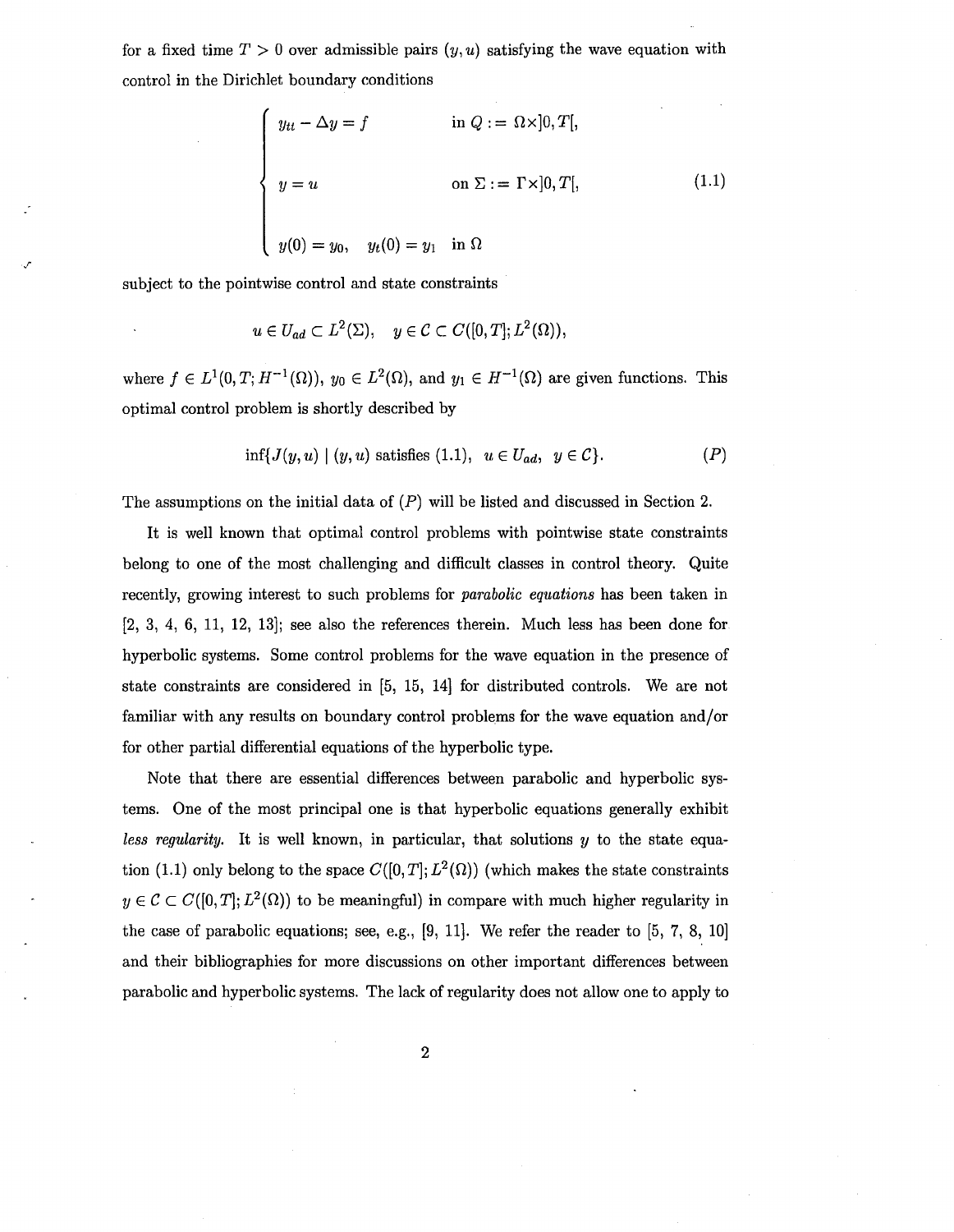hyperbolic boundary control problems the methods developed in the mentioned papers for the case of parabolic equations.

In this paper we use a different strategy to derive necessary optimality conditions for the hyperbolic state-constrained problem  $(P)$ . Our approach is based on a reduction of the original control problem  $(P)$  to an abstract optimization problem in Banach spaces with operator and geometric constraints of a special type corresponding to the structure of the given control problem. Then we apply to the abstract optimization/abtract control problem a version of the Lagrange multiplier rule established in [1). The main task is to expressed the requirements of the abstract multiplier rule in terms of the initial data of the hyperbolic Dirichlet boundary control problem  $(P)$ . To furnish this, we employ delicate regularity results for hyperbolic systems obtained in [7). The lack of regularity, in comparison with parabolic systems, is compensated by extra convexity assumptions. Indeed, we impose *convexity* of the functions in the integral cost functional with respect to *both* control and state variables, which is not requires in the parabolic case; cf. [11, 12). The assumptions made and the available regularity allow us to establish also the existence theorem for optimal controls in the original problem. Note that, although we present the main results only in the case multidimensional wave equation for the hyperbolic dynamics, the results obtained can be extended to more general hyperbolic equations with a *strongly elliptic operator* instead of the Laplacian. This can be done in a similar way based on the comprehensive treatment of regularity issues for nonhomogeneous Dirichlet boundary-value problems conducted in the seminal paper by Lasiecka, Lions, and Triggiani [7) for second-order hyperbolic equations.

The rest of the paper is organized as follows. Section 2 contains the basis assumptions imposed on the initial data and the formulation of the main results of the paper, which establish the *existence of optimal controls* and *necessary optimality conditions* obtained in the *integral form of the Pontryagin Maximum Principle* for the state-constrained hyperbolic system. Section 3 is devoted to the appropriate notion of *weak solutions* to the hyperbolic state equation with Dirichlet boundary conditions, the existence and uniqueness of which is guaranteed by the regularity results of [7). In this section we also present the proof of the existence theorem for optimal controls in the optimization problem under consideration.

3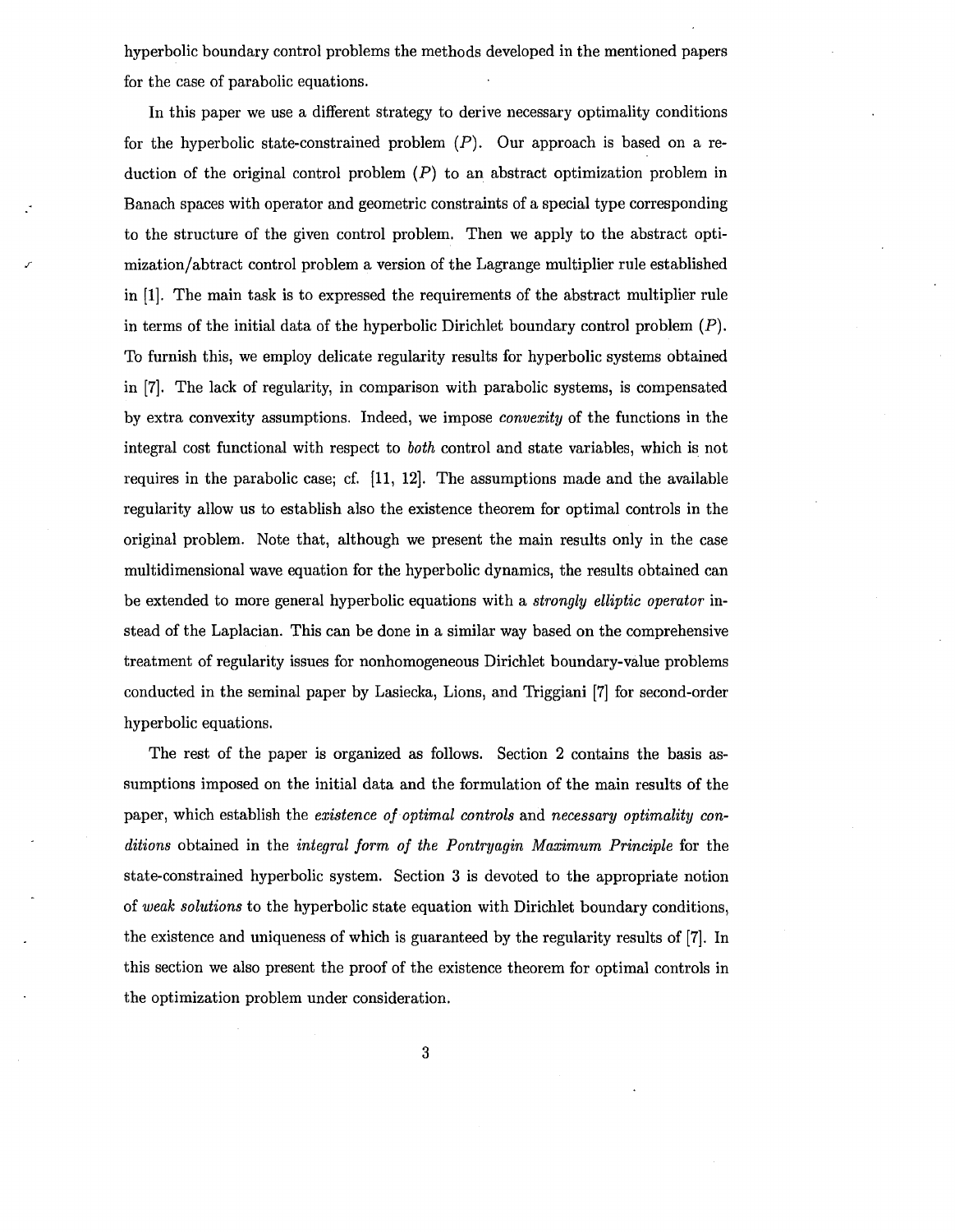The remaining two sections concern the proof of necessary optimality conditions. A crucial part of this proof is the variational analysis of the *adjoint system,* the solution of which is understood in the appropriate weak sense. This is conducted in Section 4. The concluding Section 5 is based on this analysis and the hyperbolic regularity properties, which allow us to deduce the Pontryagin-type necessary optimality conditions for the original problem from a version of the Lagrange Multiplier Rule in an auxiliary abstract optimization/control problem in suitable Banach spaces.

### **2 Basic Assumptions and Main Results**

Let us first recall some **Notation** that is mostly standard in this area. Denote by  $\mathcal{M}([0,T]; L^2(\Omega))$  the space of measures on  $[0,T]$  with values in  $L^2(\Omega)$ , which is the topological dual of  $C([0, T]; L^2(\Omega))$ . The topological dual of

$$
C_0(]0,T];L^2(\Omega)):=\{y\in C([0,T];L^2(\Omega))\mid y(0)=0\}
$$

is denoted by  $\mathcal{M}_b(]0,T]$ ;  $L^2(\Omega)$ ). It is well known that  $\mathcal{M}_b(]0,T]$ ;  $L^2(\Omega)$ ) can be identified with the subspace of  $\mathcal{M}([0, T]; L^2(\Omega))$  of measures  $\mu \in \mathcal{M}([0, T]; L^2(\Omega))$  such that  $\mu|_{\Omega\times\{0\}} = 0$ , where  $\mu|_{\Omega\times\{0\}}$  denotes the restriction of  $\mu$  to  $\Omega\times\{0\}$ . The same kinds of notation are used throughout the paper for other similar spaces. For  $z \in L^2(Q)$  we denote by  $z_t$  (respectively by  $z_{tt}$ ) the derivative (respectively the second derivative) of *z* in the t-variable, in the sense of distributions on Q.

Given a Banach space Z, the canonical duality pairing between  $Z$  and  $Z^*$  is denoted by  $\langle \cdot, \cdot \rangle_{Z \times Z^*}$ . For example, the duality pairing between  $C_0([0, T]; L^2(\Omega))$  and  $\mathcal{M}_b(]0,T]; L^2(\Omega)$  is denoted by  $\langle \cdot, \cdot \rangle_{C_0([0,T];L^2(\Omega)) \times \mathcal{M}_b([0,T];L^2(\Omega))}$ . If *y* belongs to  $C([0, T]; L^2(\Omega))$  and  $\mu$  belongs to  $\mathcal{M}_b([0, T]; L^2(\Omega))$ , we still use the notation

 $\langle y, \mu \rangle_{C([0,T];L^2(\Omega)) \times M_b([0,T];L^2(\Omega))}$  for  $\langle y, \tilde{\mu} \rangle_{C([0,T];L^2(\Omega)) \times M([0,T];L^2(\Omega))},$ 

where  $\tilde{\mu}$  is the extension of  $\mu$  by zero to  $\Omega \times \{0\}$ . The same abuse of notation is used for a measure  $\mu$  belonging to  $\mathcal{M}_b(]0,T[;L^2(\Omega))$ . When there is no ambiguity, we sometimes write  $\langle \cdot, \cdot \rangle$  in place of  $\langle \cdot, \cdot \rangle_{Z \times Z^*}.$ 

Since it is important to specify an appropriate regularity of solutions to boundaryvalue problems for the equations considered, we often use expressions of the type

 $(y, y_t) \in C([0, T]; L^2(\Omega)) \times C([0, T]; H^{-1}(\Omega))$  is a solution to (1.1), in place of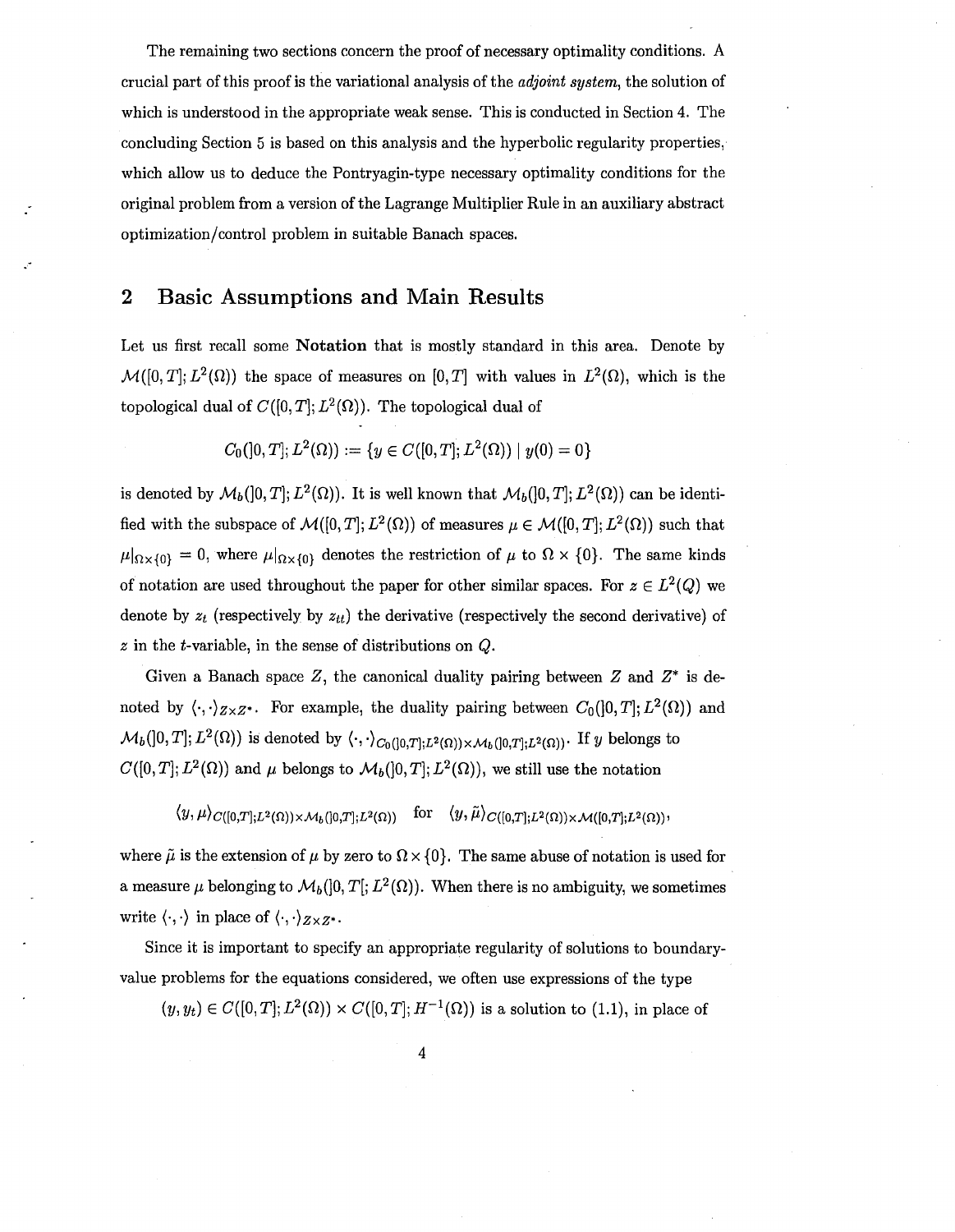$y$  is the solution to  $(1.1)$ .

.·

Next let us formulate the **Basic Assumptions** imposed on the initial data of the optimal control problem  $(P)$ .

**(A1)** For every  $y \in \mathbb{R}$ ,  $\phi(\cdot, y)$  is measurable in  $\Omega$  and  $\phi(\cdot, 0)$  belongs to  $L^1(\Omega)$ . For almost every (a.e.)  $x \in \Omega$ ,  $\phi(x, \cdot)$  is a continuous, nonnegative, and *convex* function on R

(A2) For every  $y \in \mathbb{R}$ ,  $g(\cdot, \cdot, y)$  is measurable in Q and  $g(\cdot, \cdot, 0)$  belongs to  $L^1(Q)$ . For a.e.  $(x, t) \in Q$ ,  $g(x, t, \cdot)$  is a continuous, nonnegative, and *convex* function on R.

**(A3)** For every  $u \in \mathbb{R}$ ,  $h(\cdot, u)$  is measurable on  $\Sigma$  and  $h(\cdot, 0)$  belongs to  $L^1(\Sigma)$ . For almost every  $(s, t) \in \Sigma$ ,  $h(s, t, \cdot)$  is a continuous and *convex* function on  $\mathbb{R}$ . Moreover *h* satisfies the following *growth condition* 

$$
|u|^2\leq h(s,t,u).
$$

(A4) The set C is a closed and *convex* subset of  $C([0, T]; L^2(\Omega))$  with nonempty interior, and  $U_{ad}$  is a closed and *convex* subset of  $L^2(\Sigma)$ . We also suppose that the function  $(x, t) \mapsto y_0(x)$  belongs to the interior of *C* and that there is  $u \in U_{ad}$  satisfying  $y_u \in C$ and  $J(y_u, u) < \infty$  for the corresponding solution  $y_u$  to the Dirichlet problem (1.1).

**(A5)** For a.e.  $x \in \Omega$ ,  $\phi(x, \cdot)$  is of class  $C^1$  satisfying

 $|\phi'_{\nu}(x, y)| \leq C(1 + |y|)$  for some constant  $C > 0$ .

**(A6)** For a.e.  $(x, t) \in Q$ ,  $g(x, t, \cdot)$  is of class  $C^1$  satisfying

 $|g'_v(x, t, y)| \leq C(1 + |y|)$  for some constant  $C > 0$ .

**(A7)** For a.e.  $(s, t) \in \Sigma$ ,  $h(s, t, \cdot)$  is of class  $C^1$  satisfying

 $|h'_u(s, t, u)| \leq C(1 + |u|)$  for some constant  $C > 0$ .

The assumptions made above seem to be natural for the optimal control problem under consideration. Probably the most restrictive assumptions involve the *convexity*  of the integrands in the cost functional with respect to *both control and state* variables. While the *convexity with respect to control variables* happens to be *unavoidable* from viewpoints of the general existence theory in optimal control and variational analysis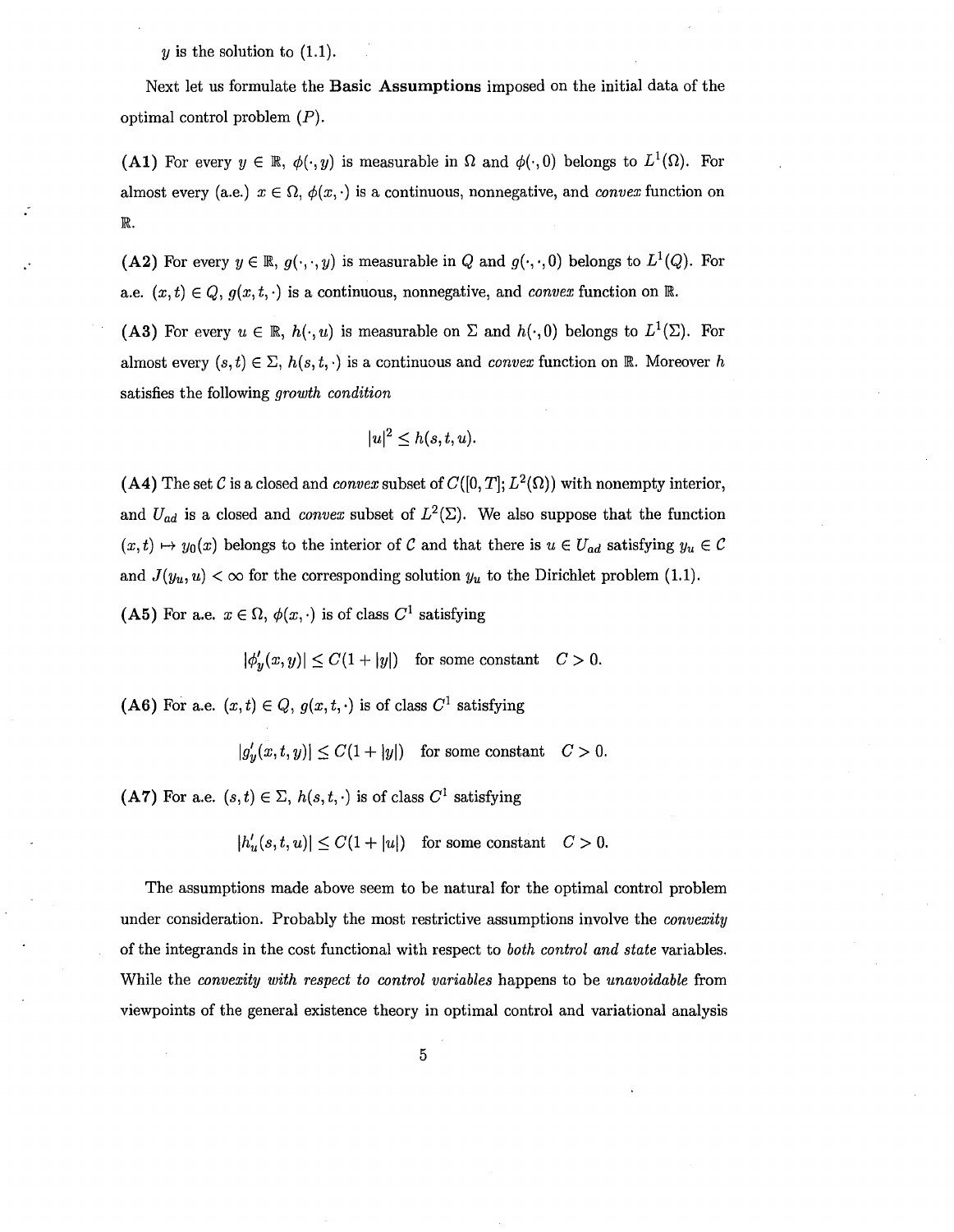involving weak convergences of control functions, the additional *convexity with respect to state variables* looks to be a *specific feature* of *Dirichlet* boundary control problems for *hyperbolic* equations to *compensate the lack of regularity.* 

Now we are ready to formulate the main results of the paper: the existence theorem and necessary optimality conditions. Note that the notions of solutions to the state and adjoint equations needed for these results will be rigorously clarified in Sections 3 and 4, respectively.

Theorem 2.1 (existence of optimal controls). *Suppose that assumptions {Al}- ( A4) are satisfied. Then the optimal control problem* (P) *admits an optimal solution.* 

The proof of Theorem 2.1 is given in Section 3.

Theorem 2.2 (necessary optimality conditions). *Suppose that assumptions {Al}-*  $(A \gamma)$  are satisfied. Then for every optimal solution  $(\bar{y}, \bar{u})$  to problem  $(P)$  the following *conditions hold: there are*  $\lambda \in \mathbb{R}^+$  *and*  $\mu \in M_b([0, T]; L^2(\Omega))$  *such that* 

$$
(\lambda, \mu) \neq 0, \quad \langle \mu, z - \bar{y} \rangle \leq 0 \quad \text{for all} \quad z \in \mathcal{C}, \tag{2.1}
$$

$$
\int_{\Sigma} \left(\frac{\partial p}{\partial \nu} + \lambda h_u'(s, t, \bar{u})\right)(u - \bar{u}) ds dt \ge 0 \quad \text{for all} \quad u \in U_{ad},\tag{2.2}
$$

*where p is the corresponding solution to the adjoint system* 

$$
p_{tt} - \Delta p = \lambda g'_y(x, t, \bar{y}) + \mu|_Q \qquad in \quad Q = \Omega \times ]0, T[,
$$
  
\n
$$
p = 0 \qquad on \quad \Sigma = \Gamma \times ]0, T[, \qquad (2.3)
$$

$$
p(T) = y_0, \quad p_t(T) = -\lambda \phi'_y(x, \bar{y}(T)) - \mu|_{\Omega \times \{T\}} \quad in \quad \Omega.
$$

*Moreover, if there exists*  $(y, u) \in Y \times (U_{ad} - \bar{u})$  *satisfying* 

$$
\begin{cases}\n y_{tt} - \Delta y = 0 & \text{in } Q, \quad y = u \quad \text{on } \Sigma, \\
y(0) = 0, \quad y_t(0) = 0 & \text{in } \Omega, \quad \text{and } \bar{y} + y \in \text{int } C,\n\end{cases}
$$
\n(2.4)

*then one can take*  $\lambda = 1$  *in (2.2)-(2.3).* 

Note that the integral condition (2.2) is formulated as a part of the *minimum*  (not maximum) principle, which is more convenient in our framework. The proof of Theorem 2.2 is given in Section 5 with the preliminary analysis of the adjoint system conducted in Section 4.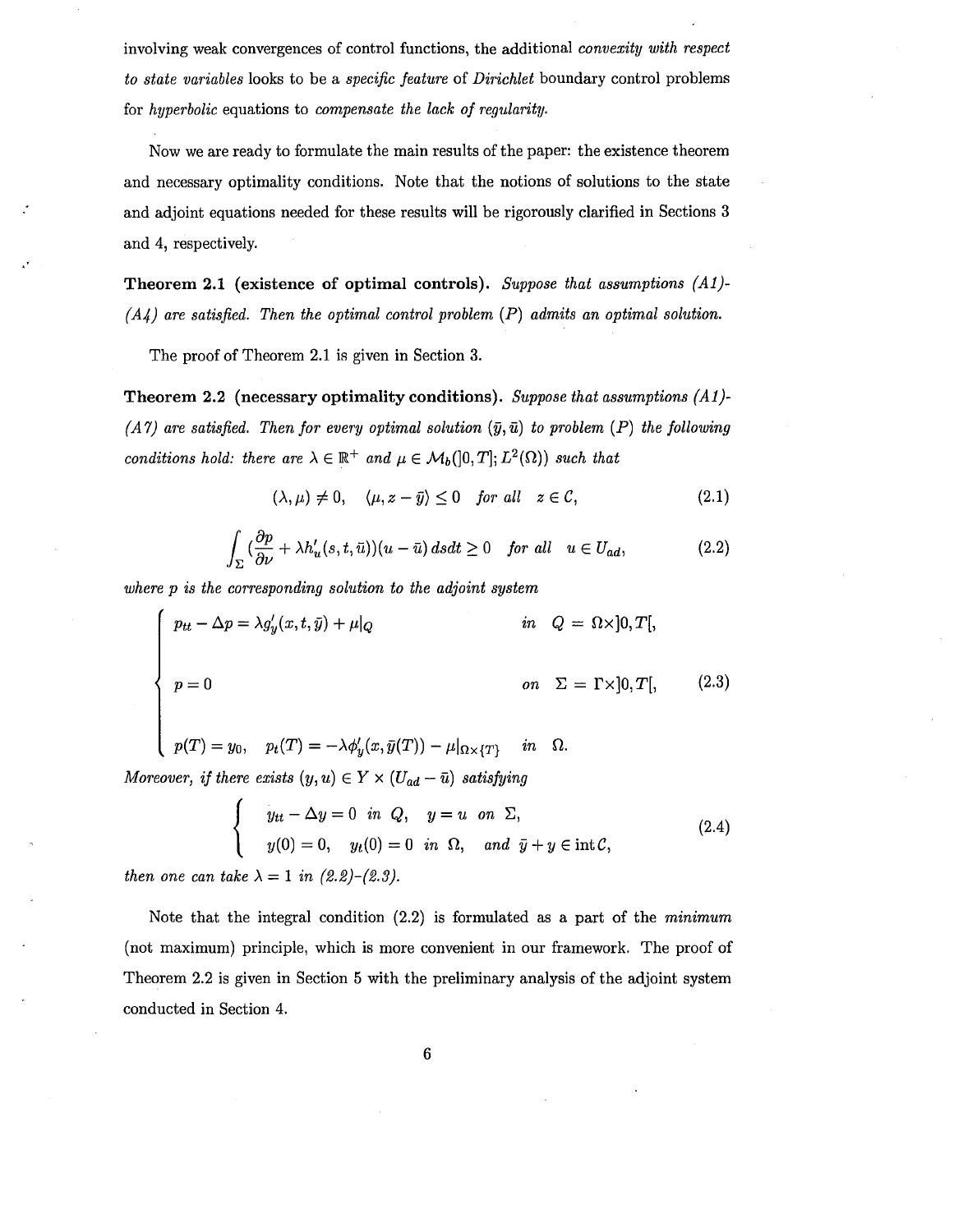## 3 Regularity of Weak Solutions and Existence of Optimal **Controls**

Let us first recall the definition of solutions to the nonhomogeneous Dirichlet boundary problem {1.1) for the wave equation appropriate to the purposes of this paper. The following notion of *weak solutions* meets our requirements.

Definition 3.1 (weak solutions to the original system). A function  $(y, y_t) \in$  $C([0, T]; L^2(\Omega)) \times C([0, T]; H^{-1}(\Omega))$  *is a* WEAK SOLUTION *to (1.1) if one has* 

$$
\int_{Q} f z \, dxdt = \int_{Q} y \varphi \, dxdt + \langle y_{t}(T), z^{0} \rangle_{H^{-1}(\Omega) \times H_{0}^{1}(\Omega)} - \langle y_{t}(0), z(0) \rangle_{H^{-1}(\Omega) \times H_{0}^{1}(\Omega)} - \int_{\Omega} y(T) z^{1} \, dx + \int_{\Omega} y(0) z_{t}(0) \, dx + \int_{\Sigma} \frac{\partial z}{\partial \nu_{u}} \, dsdt
$$
\n(3.1)

*for all*  $(\varphi, z^0, z^1) \in L^1(0,T; L^2(\Omega)) \times H_0^1(\Omega) \times L^2(\Omega)$ , where z solves the homogeneous *Dirichlet problem* 

$$
\begin{cases}\n z_{tt} - \Delta z = \varphi & \text{in } Q, \\
z = 0 & \text{on } \Sigma, \\
z(T) = z^0, \quad z_t(T) = z^1 \quad \text{in } \Omega.\n\end{cases}
$$
\n(3.2)

The importance of the defined notion of weak solutions to the hyperbolic system (1.1) is due to the following fundamental *regularity* result established in [7, Theorem 2.3), which ensures the *existence, uniqueness,* and *continuous dependence* of weak solutions to (1.1) on the initial and boundary conditions in appropriate Banach spaces.

**Theorem 3.2 (basic regularity).** For every  $(f, u, y_0, y_1) \in L^1(0, T; H^{-1}(\Omega)) \times L^2(\Sigma) \times$  $L^2(\Omega) \times H^{-1}(\Omega)$  the Dirichlet problem (1.1) admits a unique weak solution  $(y, y_t)$  in  $C([0, T]; L^2(\Omega)) \times C([0, T]; H^{-1}(\Omega))$ . Moreover, the mapping  $(f, u, y_0, y_1) \mapsto (y, y_t)$  is *linear and continuous from*  $L^1(0,T; H^{-1}(\Omega)) \times L^2(\Sigma) \times L^2(\Omega) \times H^{-1}(\Omega)$  into  $C([0,T];L^2(\Omega)) \times C([0,T];H^{-1}(\Omega)).$ 

Theorem 3.2 pays a crucial role in further considerations of the paper. This theorem suggests us to introduce the space of *admissible state functions,* that is the space of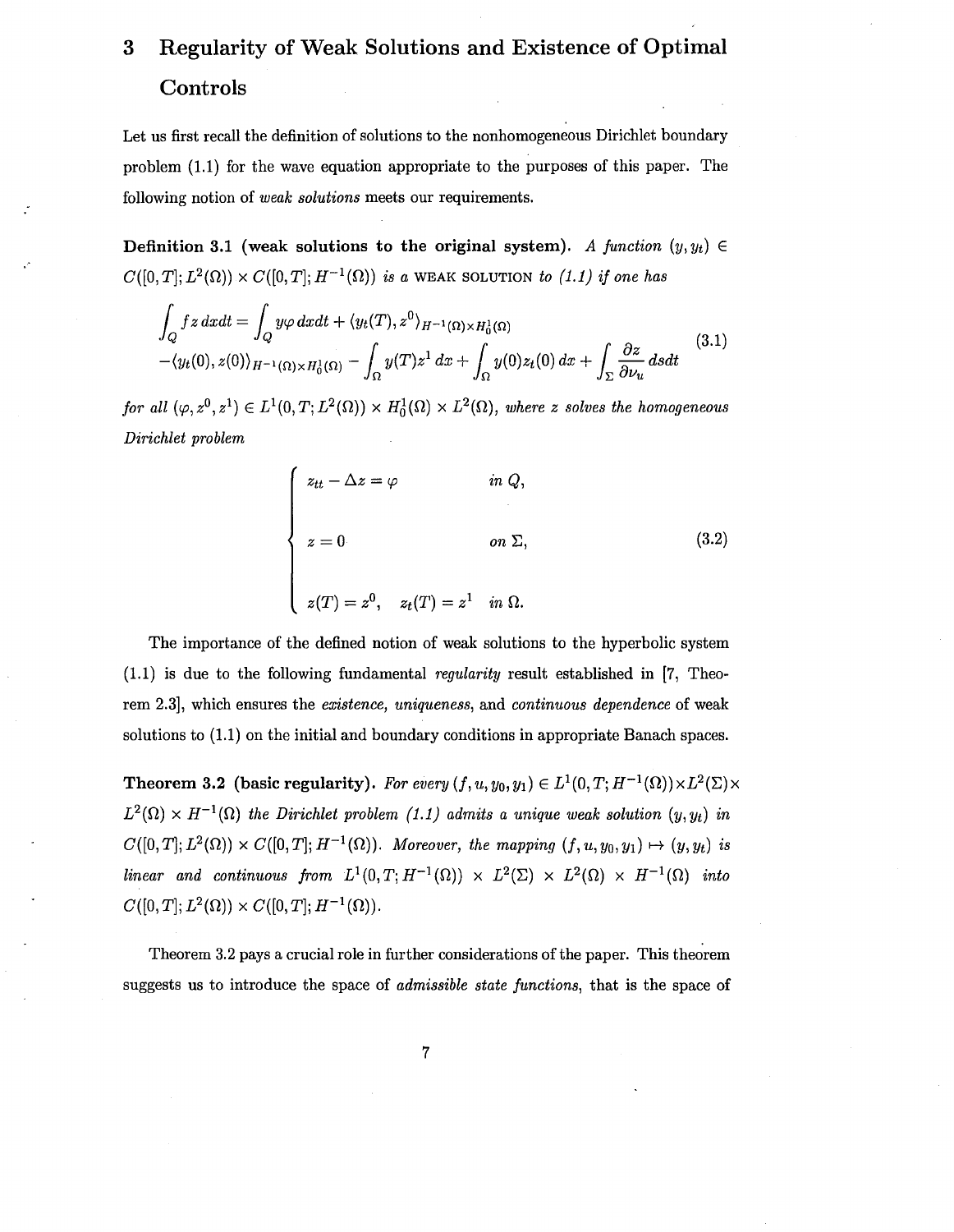solutions to system (1.1) when  $(f, u, y_0, y_1) \in L^1(0,T; H^{-1}(\Omega)) \times L^2(\Sigma) \times L^2(\Omega) \times$  $H^{-1}(\Omega)$ , as follows

$$
Y := \left\{ \quad y \in C([0, T]; L^{2}(\Omega)) \middle| \ y_{t} \in C([0, T]; H^{-1}(\Omega)), \n y_{tt} - \Delta y \in L^{1}(0, T; H^{-1}(\Omega)), \ y|_{\Sigma} \in L^{2}(\Sigma) \right\}.
$$
\n(3.3)

Endowed with the norm

$$
y \mapsto ||y||_{C([0,T];L^2(\Omega))} + ||y_t||_{C([0,T];H^{-1}(\Omega))} + ||y_{tt} - \Delta y||_{L^1(0,T;H^{-1}(\Omega))} + ||y|_{\Sigma}||_{L^2(\Sigma)},
$$

*Y* is a Banach space.

Now based on Theorem 3.2 and standard results on the lower semicontinuity of integral functionals in weak topologies under the assumptions made, we justify the existence of optimal solutions to  $(P)$  by reducing it to the classical Weierstrass theorem in appropriate topological spaces.

**Proof of Theorem 2.1.** By the existence and uniqueness statements in Theorem 3.2, there is a minimizing sequence  $(y_n, u_n) \subset C([0, T]; L^2(\Omega)) \times U_{ad}$  in problem  $(P)$ , where  $y_n$  is the (unique) solution to (1.1) corresponding to  $u_n$ . Due to the growth condition in (A3), the sequence  $(u_n)$  is bounded in  $L^2(\Sigma)$ . Thus we suppose without loss of generality that  $(u_n)$  converges to  $u$  in the weak topology of  $L^2(\Sigma)$ . Since  $U_{ad}$  is closed and convex in (A4), one has  $u \in U_{ad}$ . It follows from the continuity statement in Theorem 3.2 that the sequence  $(y_n, y_{nt})$  is bounded in  $L^{\infty}(0,T; L^{2}(\Omega)) \times L^{\infty}(0,T; H^{-1}(\Omega))$ , where  $y_{nt}$  stands for the derivative of  $y_{n}$ . Employing the above continuity, we conclude that  $(y_n, y_{nt})$  converges to  $(y, y_t)$  in the weak<sup>\*</sup> topology of  $L^{\infty}(0,T; L^2(\Omega)) \times L^{\infty}(0,T; H^{-1}(\Omega))$ , where *y* is the solution to (1.1) corresponding to *u*. Invoking the closedness and convexity of C in (A4), one gets  $y \in C$ . It remains to justify the lower semicontinuity of the cost functional

$$
J(y, u) \le \liminf_{n \to \infty} J(y_n, u_n) \text{ as } n \to \infty
$$

for the above weak convergences of  $y_n$  and  $u_n$ . But this follows from the classical results on the lower semicontinuity of integral functionals with respect to the weak topologies under consideration due to the crucial convexity assumptions in  $(A1)$ – $(A3)$ . Thus  $(y, u)$ is an optimal solution to the original optimal control problem (P). Δ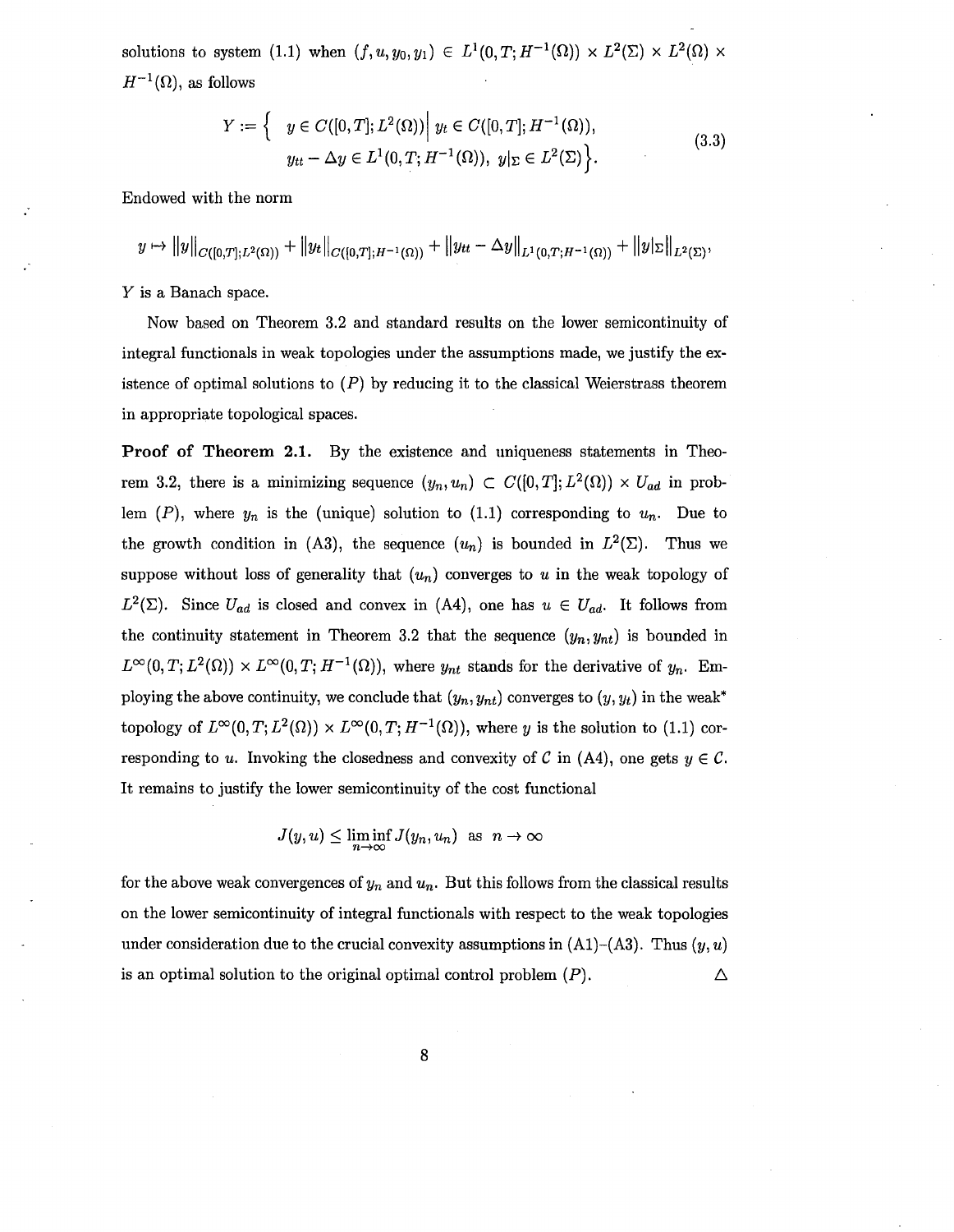### **4 Adjoint System**

Our final goal is to prove the necessary optimality conditions formulated in Theorem 2.2. To proceed, we first need to clarify what we mean by solutions to the adjoint system in this theorem and then to establish some properties of adjoint trajectories allowing us to deduce the desired necessary optimality conditions for the hyperbolic control problem from an appropriate Lagrange Multiplier Rule for the auxiliary optimization problem in Banach spaces. Given  $\mu \in \mathcal{M}_b(]0,T]; L^2(\Omega)$ , consider the system

$$
\begin{cases}\n p_{tt} - \Delta p = \mu|_Q & \text{in } Q = \Omega \times ]0, T[, \\
p = 0 & \text{on } \Sigma = \Gamma \times ]0, T[, \\
p(T) = 0, \quad p_t(T) = -\mu|_{\Omega \times \{T\}} & \text{in } \Omega,\n\end{cases}
$$
\n(4.1)

corresponding to (2.3) with  $(\lambda, y_0) = 0$ , where  $\mu|_Q$  (respectively to  $\mu|_{\Omega \times \{T\}}$ ) is the restriction of  $\mu$  to Q (respectively  $\Omega \times \{T\}$ ). Observe that  $\mu|_Q$  belongs to the space  $\mathcal{M}_b(]0,T[;L^2(\Omega)),$  which is included in  $\mathcal{M}_b(])$ , and that  $\mu|_{\Omega\times\{T\}}$  belongs to  $L^2(\Omega)$ .

To define an appropriate notion of solutions to the adjoint system  $(4.1)$ , suppose for a moment that  $(p, p_t) \in L^2(0, T; H_0^1(\Omega)) \times L^2(0, T; L^2(\Omega))$  and that  $p_{tt} - \Delta p$ , calculated in the sense of distributions on  $Q$ , belongs to  $\mathcal{M}_b(Q)$ . Then, following [13, Lemma 4.3] and using the divergence theorem, we can define the normal trace on  $\text{bd } Q$  for the vectorfield  $(-\nabla p, p_t)$  as an element of  $H^{-1/2}(\partial Q)$ . Moreover, denoting this normal trace by  $\gamma_{\nu_Q}(-\nabla p, p_t)$ , we have the estimate

$$
\|\gamma_{\nu_Q}(-\nabla p, p_t)\|_{H^{-1/2}(\text{bd }Q)} \leq C(\|p\|_{L^2(0,T;H^1_0(\Omega))} + \|p_t\|_{L^2(Q)} + \|p_{tt} - \Delta p\|_{\mathcal{M}_b(Q)}),
$$

where *C* is independent of *p*. This allows us to define  $p_t(0)$  as the restriction of this normal trace to  $\Omega \times \{0\}$ , i.e.,

$$
\gamma_{\nu_Q}(-\nabla p, p_t)|_{\Omega\times\{0\}} = p_t(0) \in H^{-1/2}(\Omega).
$$

Thus we come up to the following definition of *weak solutions* to the adjoint system given in  $(4.1)$ .

**Definition 4.1 (weak solutions to the adjoint system).** A function  $(p, p_t) \in$  $L^{\infty}(0,T; H_0^1(\Omega)) \times L^{\infty}(0,T; L^2(\Omega))$  *with*  $p_{tt}-\Delta p \in \mathcal{M}_b(Q)$  *is a* WEAK SOLUTION *to*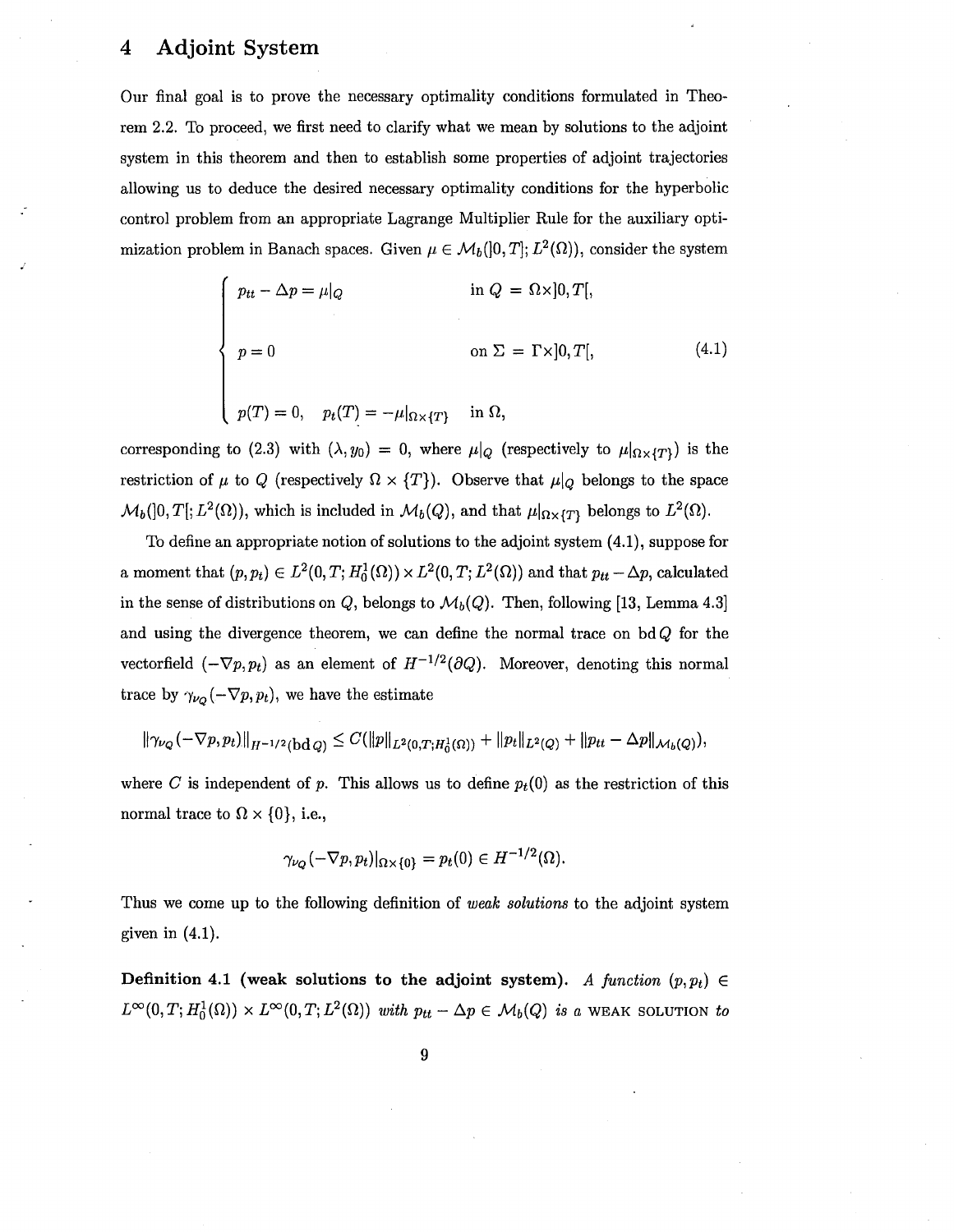*the adjoint system {4.1} if one has the equality* 

$$
-\int_{\Omega} p(0)y_1 dx + \langle p_t(0), y_0 \rangle_{H^{-1}(\Omega) \times H_0^1(\Omega)} +\langle y(f, y_0, y_1), \mu \rangle_{C([0,T];L^2(\Omega)) \times M_b([0,T];L^2(\Omega))} - \int_{\Omega} pf dx dt = 0
$$
\n(4.2)

*for all*  $(f, y_0, y_1) \in L^2(Q) \times H_0^1(\Omega) \times L^2(\Omega)$ , where  $y(f, y_0, y_1)$  denotes the unique solution *to the homogeneous Dirichlet problem in ( 1.1), i.e.,* 

$$
\begin{cases}\n y_{tt} - \Delta y = f & \text{in } Q, \\
y = 0 & \text{on } \Sigma, \\
y(0) = y_0, \quad y_t(0) = y_1 \quad \text{in } \Omega.\n\end{cases}
$$
\n(4.3)

Let us observe that, since  $(p, p_t) \in L^{\infty}(0,T; H_0^1(\Omega)) \times L^{\infty}(0,T; L^2(\Omega))$ , one has  $p \in C([0, T]; L^2(\Omega))$ , and thus the term  $\int_{\Omega} p(0)y_1 dx$  is meaningful. Furthermore,  $p_{tt}$  $\Delta p \in M_b(Q)$ , and hence  $p_t(0) = \gamma_{\nu_Q}(-\nabla p, p_t)|_{\Omega \times \{0\}}$  is well defined in  $H^{-1/2}(\Omega)$  due to the discussion right before the definition.

The next important result justifies the existence and uniqueness of weak solutions to the adjoint system (4.1) in the sense of Definition 4.1. Moreover, it provides additional regularity properties essential for the proof of the main theorem.

**Theorem 4.2 (properties of adjoint arcs).** *The adjoint system (4.1} admits a unique weak solution*  $(p, p_t) \in L^{\infty}(0, T; H_0^1(\Omega)) \times L^{\infty}(0, T; L^2(\Omega))$ . Moreover,  $p_t$  belongs *to*  $BV([0, T]; H^{-1}(\Omega)),$ 

$$
\frac{\partial p}{\partial \nu} = \gamma_{\nu_Q} (\nabla p, -p_t)|_{\Sigma} \quad belongs \ to \quad L^2(\Sigma),
$$

*p* belongs to  $C_w([0,T]; H_0^1(\Omega))$ , and

$$
p_t(\tau)
$$
 belongs to  $L^2(\Omega)$  for all  $\tau \in \{t \in [0,T] \mid \mu(\Omega \times \{t\}) = 0\}.$ 

*In particular, one has*  $p_t(0) \in L^2(\Omega)$ .

**Proof.** First observe that if  $(p, p_t) \in L^{\infty}(0, T; H_0^1(\Omega)) \times L^{\infty}(0, T; L^2(\Omega))$  satisfies (4.2) with  $\mu = 0$ , then  $p = 0$ . Thus system (4.1) admits *at most one* solution in the sense of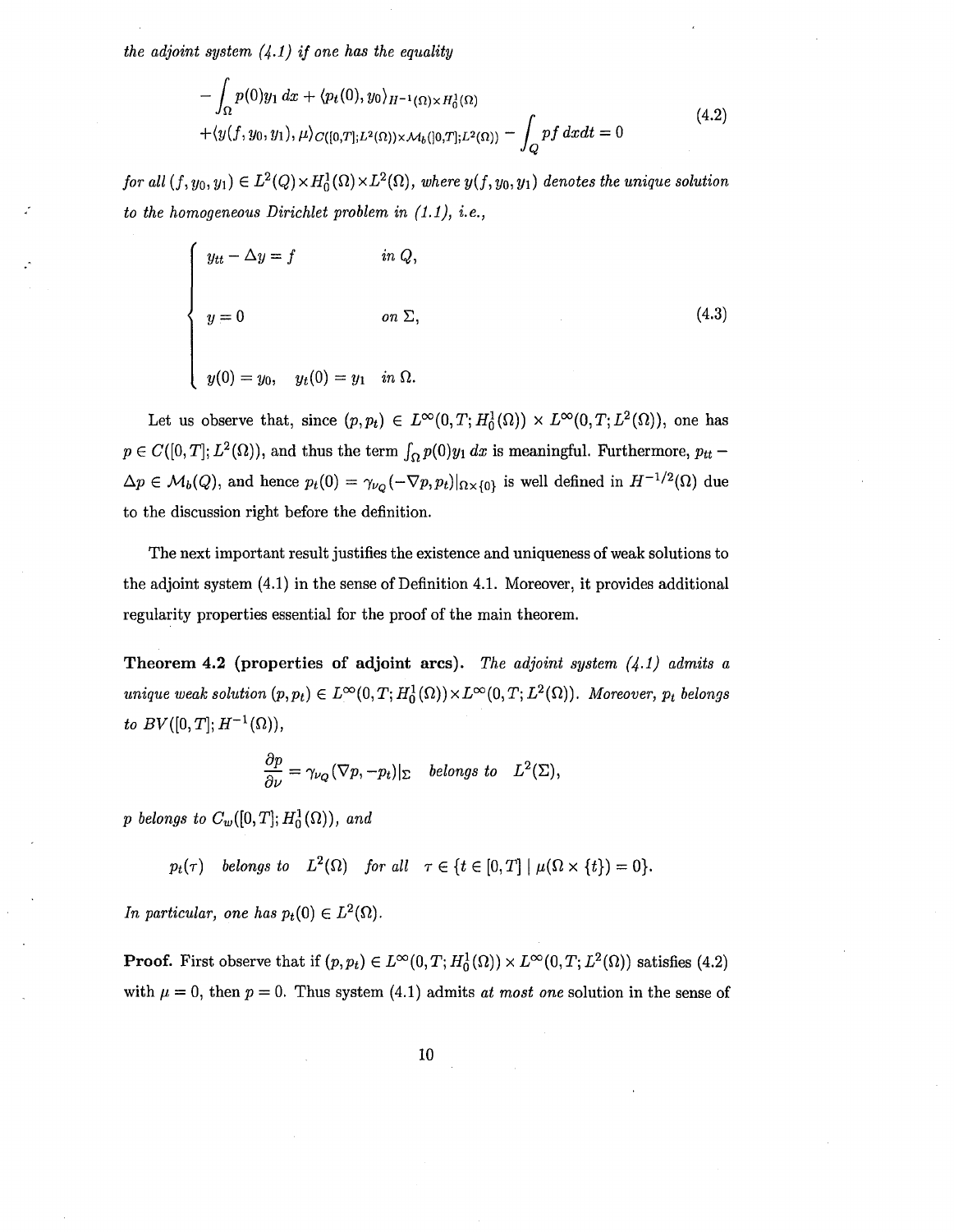Definition 4.1. We need to justify the existence of weak solutions with the additional regularity properties listed in the theorem.

Let  $(\mu_n)$  be a sequence in  $L^1(0,T; L^2(\Omega))$  satisfying the relations

$$
\lim_{n\to\infty}\int_{Q}y\mu_n\,dxdt=\langle y,\mu|_{Q}\rangle_{C([0,T];L^2(\Omega))\times\mathcal{M}_b([0,T];L^2(\Omega))}\text{ for all }y\in C([0,T];L^2(\Omega)),
$$

$$
\int_{Q} \mu_n \, dx dt = \|\mu\|_{\mathcal{M}_b([0,T[;L^2(\Omega))}.
$$

Denote by *Pn* the (unique) solution to

$$
\begin{cases}\n p_{tt} - \Delta p = \mu_n & \text{in } Q, \\
p = 0 & \text{on } \Sigma, \\
p(T) = 0, \quad p_t(T) = -\mu|_{\Omega \times \{T\}} & \text{in } \Omega.\n\end{cases}
$$
\n(4.4)

Employing the result of [7, Theorem 2.1], we have the estimate

$$
||p_n||_{L^{\infty}(0,T;H_0^1(\Omega))} + ||p_{nt}||_{L^{\infty}(0,T;L^2(\Omega))} + ||\frac{\partial p_n}{\partial \nu}||_{L^2(\Sigma)} + ||p_n(0)||_{H^1(\Omega)} + ||p_{nt}(0)||_{L^2(\Omega)}
$$
  

$$
\leq C||\mu||_{\mathcal{M}_b([0,T];L^2(\Omega))}
$$

with a constant *C* independent of *n*. It follows from  $(4.4)$  that the derivative of  $p_{nt}$ with respect to  $t$ , in the sense of distributions on  $Q$ , can be represented in the form

$$
p_{ntt} = \pi_n + \mu_n \in L^{\infty}(0, T; H^{-1}(\Omega)) + \mathcal{M}_b(]0, T[; L^2(\Omega)) \subset \mathcal{M}_b(]0, T[; H^{-1}(\Omega)),
$$

where  $\pi_n$  is defined by

$$
\langle \pi_n, y \rangle_{L^{\infty}(0,T;H^{-1}(\Omega)) \times L^1(0,T;H^1_0(\Omega))} := \int_Q \nabla p_n \nabla y \, dxdt.
$$

Thus the sequence  $(p_{ntt})$  is bounded in  $\mathcal{M}_b(]0,T[;H^{-1}(\Omega))$ , and hence the corresponding one  $(p_{nt})$  is bounded in  $BV([0,T]; H^{-1}(\Omega))$ . Then there are  $p \in L^{\infty}(0,T; H_0^1(\Omega))$ with  $p_t \in BV([0,T]; H^{-1}(\Omega))$  and a *subnet* of  $(p_n)$  that converges to p in the weak\* topology of  $L^{\infty}(0, T; H_0^1(\Omega))$  and such that the corresponding derivatives  $p_{nt}$  converge to  $p_t$  in the weak\* topology of  $L^{\infty}(0, T; L^2(\Omega))$ . Since the sequence  $(\gamma_{\nu_Q}(-\nabla p_n, p_{nt})$  is bounded in  $L^2(\partial Q)$ , we may also suppose the convergence

$$
\gamma_{\nu_Q}(-\nabla p_n, p_{nt}) \to \gamma_{\nu_Q}(-\nabla p, p_t)
$$
 weakly in  $L^2(\partial Q)$ .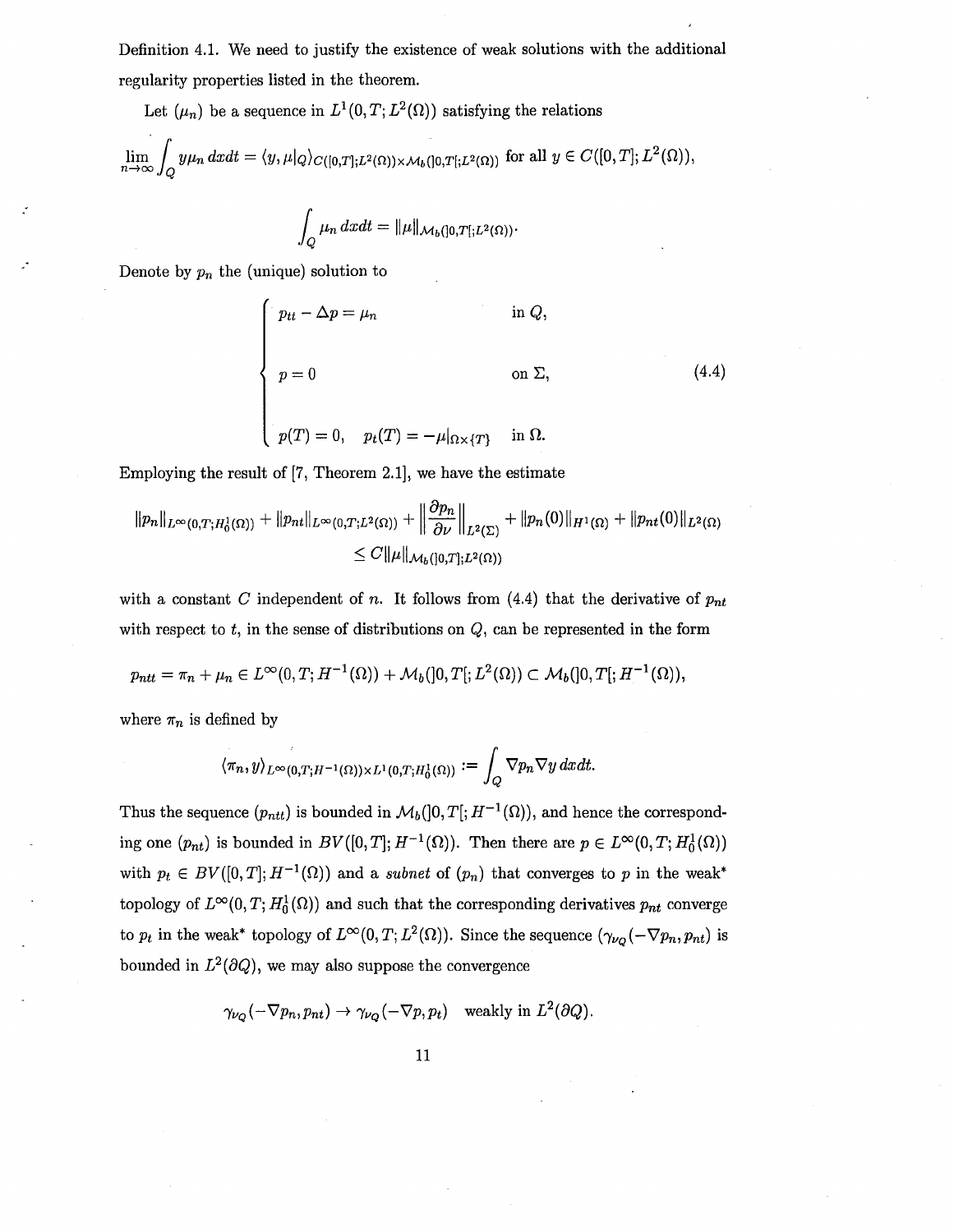On the other hand,  $\gamma_{\nu_Q}(-\nabla p_n, p_{nt})|_{\Omega\times\{T\}} = \mu|_{\Omega\times\{T\}}$ , and the sequence of

$$
\gamma_{\nu_Q}(\nabla p_n, -p_{nt})|_{\Sigma} = \frac{\partial p_n}{\partial \nu}
$$

is bounded in  $L^2(\Sigma)$ . Thus

$$
\gamma_{\nu_Q}(\nabla p_n, -p_{nt})|_{\Sigma} \to \gamma_{\nu_Q}(\nabla p, -p_t)|_{\Sigma} = \frac{\partial p}{\partial \nu} \text{ and}
$$
  

$$
\gamma_{\nu_Q}(-\nabla p_n, p_{nt})|_{\Omega \times \{0\}} = p_{nt}(0) \to \gamma_{\nu_Q}(-\nabla p, p_t)|_{\Omega \times \{0\}} = p_t(0)
$$

in the weak\* topology of  $L^2(\Sigma)$  and  $L^2(\Omega)$ , respectively.

Now passing to the limit as  $n \to \infty$  in the equality

$$
-\langle p_n(0), y_1 \rangle_{L^2(\Omega)} + \langle p_{nt}(0), y_0 \rangle_{H^{-1}(\Omega) \times H_0^1(\Omega)}
$$
  
+
$$
\langle y(f, y_0, y_1), \mu_n \rangle_{C([0,T];L^2(\Omega)) \times M_b([0,T];L^2(\Omega))} - \langle p_n, f \rangle_{L^2(Q)} = 0,
$$

we conclude that  $(p, p_t)$  is the desired weak solution to the adjoint system (4.1) satisfying all but the last displayed relations in the theorem.

To prove the remaining property, we suppose that  $\mu(\Omega \times \{t\}) = 0$  for some  $t \in [0, T]$ . Then considering the normal trace of  $(-\nabla p, p_t)$  on  $\partial(\Omega \times ]0, t]$  as above, one gets that

$$
\gamma_{\nu_{\Omega\times10. t\mathfrak{l}}}(-\nabla p, p_t)|_{\Omega\times\{t\}}=p_t(0)\in L^2(\Omega),
$$

which completes the proof of the theorem.

Finally in this section, we present a useful limiting consequence of Theorem 4.2 that ensures a Green-type relationship between solutions of the adjoint system (4.1) and the original arcs belonging to the space  $Y$  of admissible state functions  $(3.3)$ .

**Theorem 4.3 (Green formula).** *Given*  $\mu \in M_b(]0,T]$ ;  $L^2(\Omega)$ ), *consider the unique solution p to the adjoint system (4.1). Then for every admissible state function*  $y \in Y$ *, the adjoint arc p satisfies the following Green formula* 

$$
\langle y, \mu \rangle_{C([0,T];L^2(\Omega)) \times \mathcal{M}_b([0,T];L^2(\Omega))} - \langle p, y_{tt} - \Delta y \rangle_{L^{\infty}(0,T;H^1_0(\Omega)) \times L^1(0,T;H^{-1}(\Omega))}
$$
\n
$$
= - \int_{\Omega} y(0) p_t(0) dx + \langle y_t(0), p(0) \rangle_{H^{-1}(\Omega) \times H^1_0(\Omega)} - \int_{\Sigma} y \frac{\partial p}{\partial \nu} ds dt. \tag{4.5}
$$

**Proof.** As proved in Theorem 4.2, the above Green formula holds for the solutions  $p_n$ to the approximating adjoint system (4.4). Passing there to the limit as  $n \to \infty$ , we arrive at the required result (4.5). Δ

 $\Delta$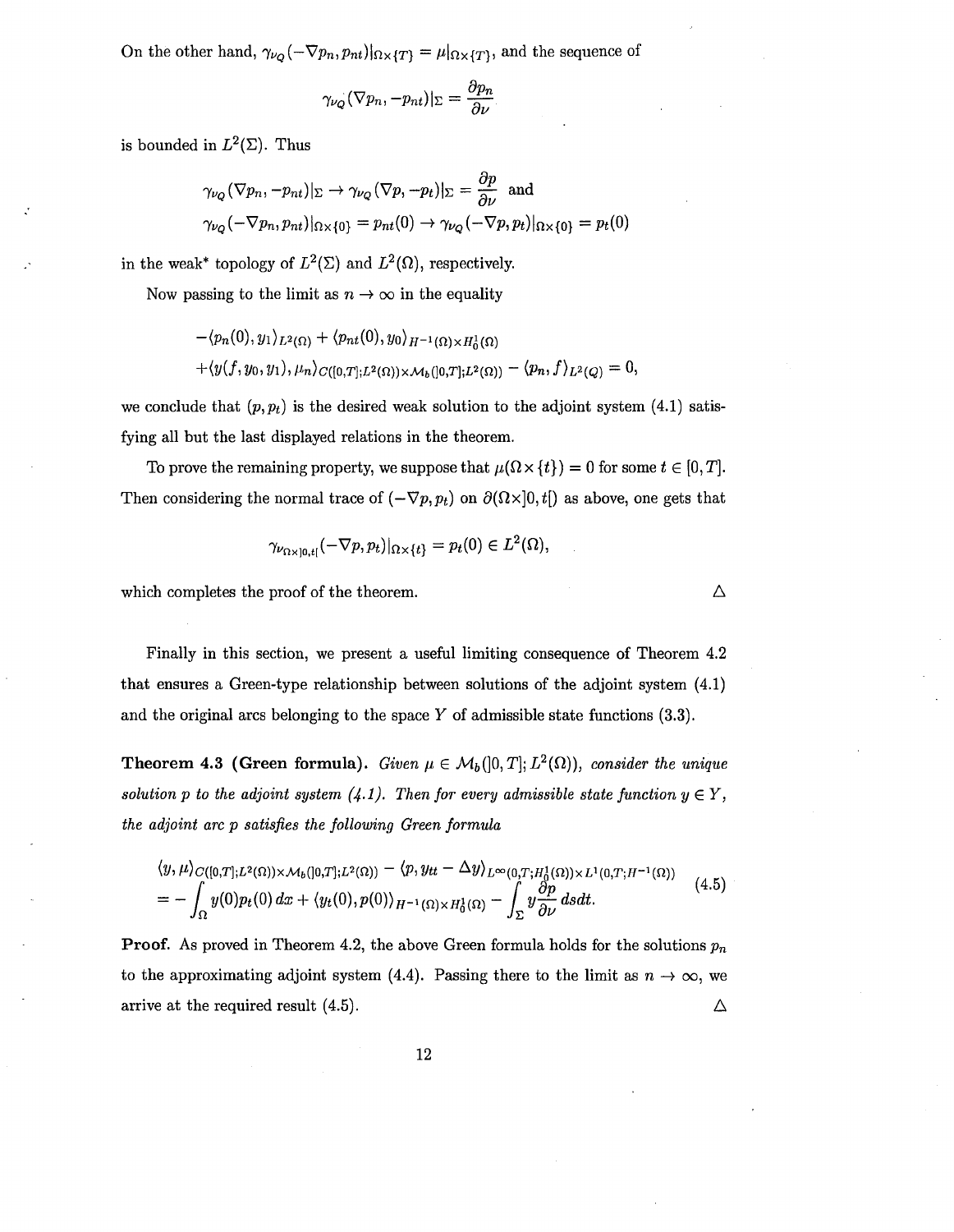### 5 Proof of Optimality Conditions

This section is devoted to the proof of our main result formulated in Theorem 2.2. We employ the following strategy: reduce  $(P)$  to a general optimization problem in Banach spaces for which necessary optimality conditions are known, and then express the latter optimization result and its assumptions in terms of the initial data of the original control problem  $(P)$ . This proof is essentially based on the specific results obtained in Section 4 for hyperbolic systems under consideration, which use in turn the regularity results of Theorem 3.2. The general optimization problem in Banach spaces, called the *abstract control problem,* is as follows:

$$
\inf\{I(z,\pi) \mid z \in Z, \ \pi \in \Pi_{ad}, \ G_1(z,\pi) = 0, \ G_2(z) \in C_2\},\tag{CP}
$$

where Z is a Banach space,  $\Pi$  is a separable Banach space,  $\Pi_{ad}$  is a nonempty closed and convex subset of  $\Pi$ ,  $G_1$  is a mapping from  $Z \times \Pi$  into a Banach space  $Z_1$ ,  $G_2$  is a mapping from Z into a Banach space  $Z_2$ , and  $C_2$  is a closed and convex subset in  $Z_2$ . As usual, we denote by  $Z_i^*$  the topological dual of  $Z_i$  for  $i = 1, 2$  with the canonical duality pairing  $\langle \cdot, \cdot \rangle$  on  $Z_i^* \times Z_i$ .

One can see that problem  $(CP)$  involves infinite-dimensional operator constraints as well as geometric constraints given by *convex* sets. The variable  $z$  and  $\pi$  play a role of abstract state and control variables, respectively, relating to each other via the operator constraint  $G_1(z,\pi) = 0$ . Necessary optimality conditions for general optimization problems of this type are known in the optimization theory. The following result given in  $[1]$  takes into account the specific structure of problem  $(CP)$  and the convexity assumptions on the sets  $\Pi_{ad}$  and  $C_2$  that ensure a version of the Lagrange Multiplier Rule with *maximization and minimization conditions* over the convex sets involved in the problem.

Theorem 5.1 (necessary conditions for abstract control problems). Let  $(\bar{z}, \bar{\pi})$ *be an optimal solution to (CP). Assume that I is Fréchet differentiable at*  $(\bar{z}, \bar{\pi})$  *while*  $G_2$  *is Fréchet differentiable at*  $\overline{z}$ , *that*  $G_1$  *is strictly differentiable at*  $(\overline{z}, \overline{\pi})$  *with the surjective partial derivative*  $G'_{1z}(\bar{z}, \bar{\pi})$ :  $Z \rightarrow Z_1$ , and that int  $C_2 \neq \emptyset$ .

*Then there are adjoint elements*  $(p, \mu, \lambda) \in Z_1^* \times Z_2^* \times \mathbb{R}^+$  *such that*  $(\lambda, \mu) \neq 0$  *and*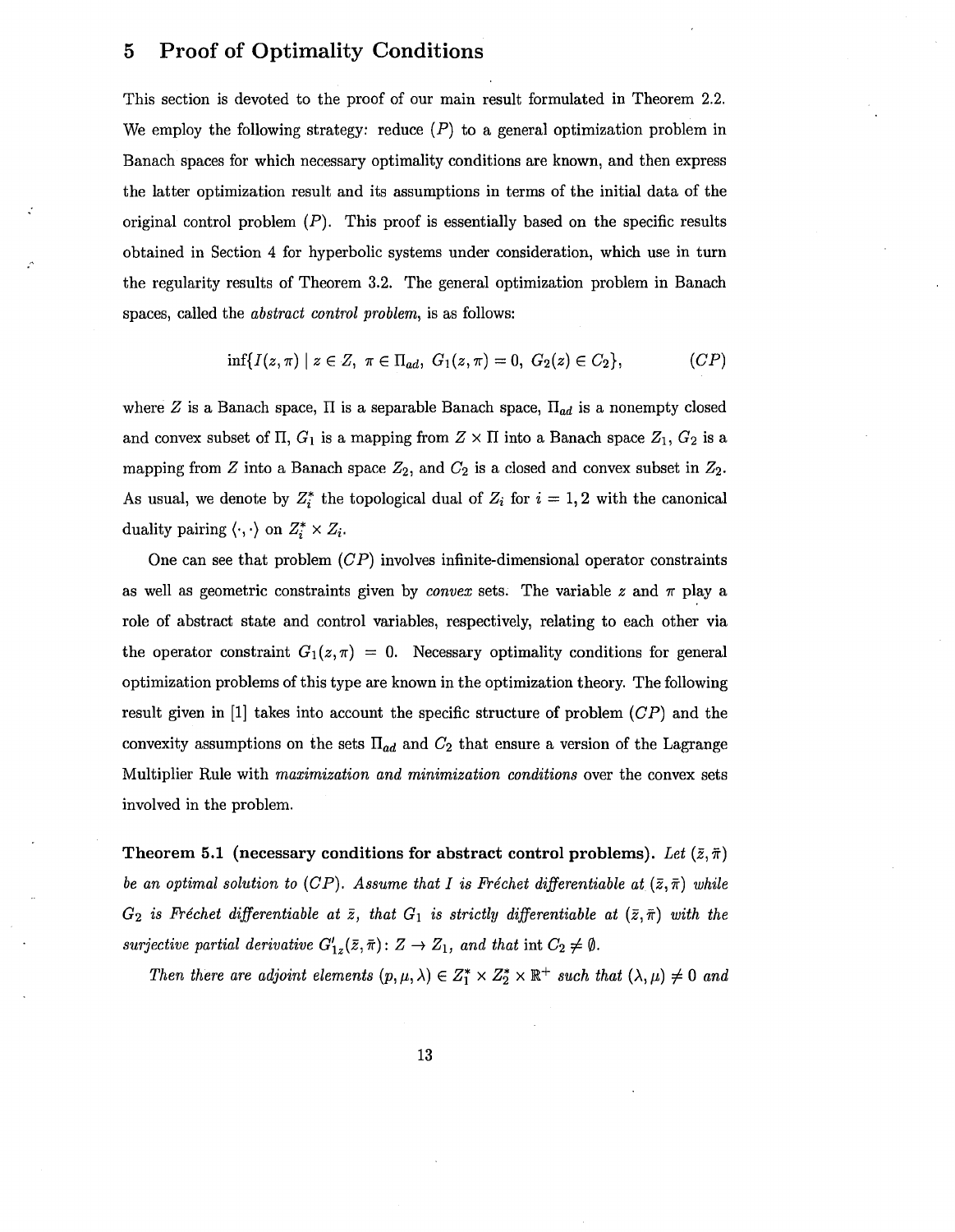*the following conditions hold:* 

$$
\lambda I_z'(\bar{z}, \bar{\pi})z + \langle p, G_{1z}'(\bar{z}, \bar{\pi})z \rangle + \langle \mu, G_2'(\bar{z})z \rangle = 0 \quad \text{for every} \quad z \in Z,
$$

$$
\langle \mu, z - G_2(\bar{z}) \rangle \leq 0 \quad \text{for every} \quad z \in C_2,
$$

$$
\lambda I'_{\pi}(\bar{z},\bar{\pi})(\pi-\bar{\pi})+\langle p,G'_{1\pi}(\bar{z},\bar{\pi})(\pi-\bar{\pi})\rangle\geq 0 \quad \text{for every} \quad \pi\in\Pi_{ad}.
$$

*If in addition* 

,'

$$
G'_{1z}(\bar{z}, \bar{\pi})z_0 + G'_{1\pi}(\bar{y}, \bar{w})\pi_0 = 0 \quad and \quad G_2(\bar{z}) + G'_2(\bar{z})z_0 \in \text{int } C_2
$$

*for some*  $\pi_0 \in (\Pi_{ad} - \overline{\pi})$  *and*  $z_0 \in Z$ , *then the above conditions are fulfilled in normal form, i.e., with*  $\lambda = 1$ .

Now we complete the paper by proving the formulated necessary optimality conditions in the original control problem  $(P)$ .

**Proof of Theorem 2.2.** Let  $(\bar{y}, \bar{u}) \in Y \times U_{ad}$  be the reference optimal solution to  $(P)$ . We are going to reduce  $(P)$  to the  $(CP)$  problem considering in Theorem 5.1. To furnish this, put:

$$
Z = Y, \quad (z, \pi) = (y, u), \quad \Pi = L^2(\Sigma), \quad \Pi_{ad} = U_{ad},
$$

 $Z_1 = L^1(0,T; H^{-1}(\Omega)) \times L^2(\Sigma) \times L^2(\Omega) \times H^{-1}(\Omega), \quad Z_2 = C([0,T]; L^2(\Omega)) , \quad C_2 = C,$ 

$$
I(y, u) = J(y, u), \quad G_1(y, u) = \left(y_{tt} - \Delta y - f, y|_{\Sigma} - u, y(0) - y_0, y_t(0) - y_1\right), \quad G_2(y) = y.
$$

By assumptions (A5)-(A7) the cost functional J is Fréchet differentiable at  $(\bar{y}, \bar{u})$ , the mapping  $G_1$  is strictly differentiable at  $(\bar{y}, \bar{u})$ , and one has

$$
J'(\bar{y}, \bar{u})(y, u) = \int_{\Omega} \phi'_y(x, \bar{y}(T))y(T) dx + \int_Q g'_y(x, t, \bar{y})y dxdt + \int_{\Sigma} h'_u(s, t, \bar{u})u dsdt,
$$
  

$$
G'_1(\bar{y}, \bar{u})(y, u) = G'_{1y}(\bar{y}, \bar{u})y + G'_{1u}(\bar{y}, \bar{u})u, \quad G'_{1y}(\bar{y}, \bar{u})y = (y_{tt} - \Delta y, y_{|\Sigma}, y(0), y_t(0)),
$$

$$
G'_{1u}(\bar{y}, \bar{u})u = (0, -u, 0, 0) \quad \text{for every} \quad (y, u) \in Y \times L^2(\Sigma).
$$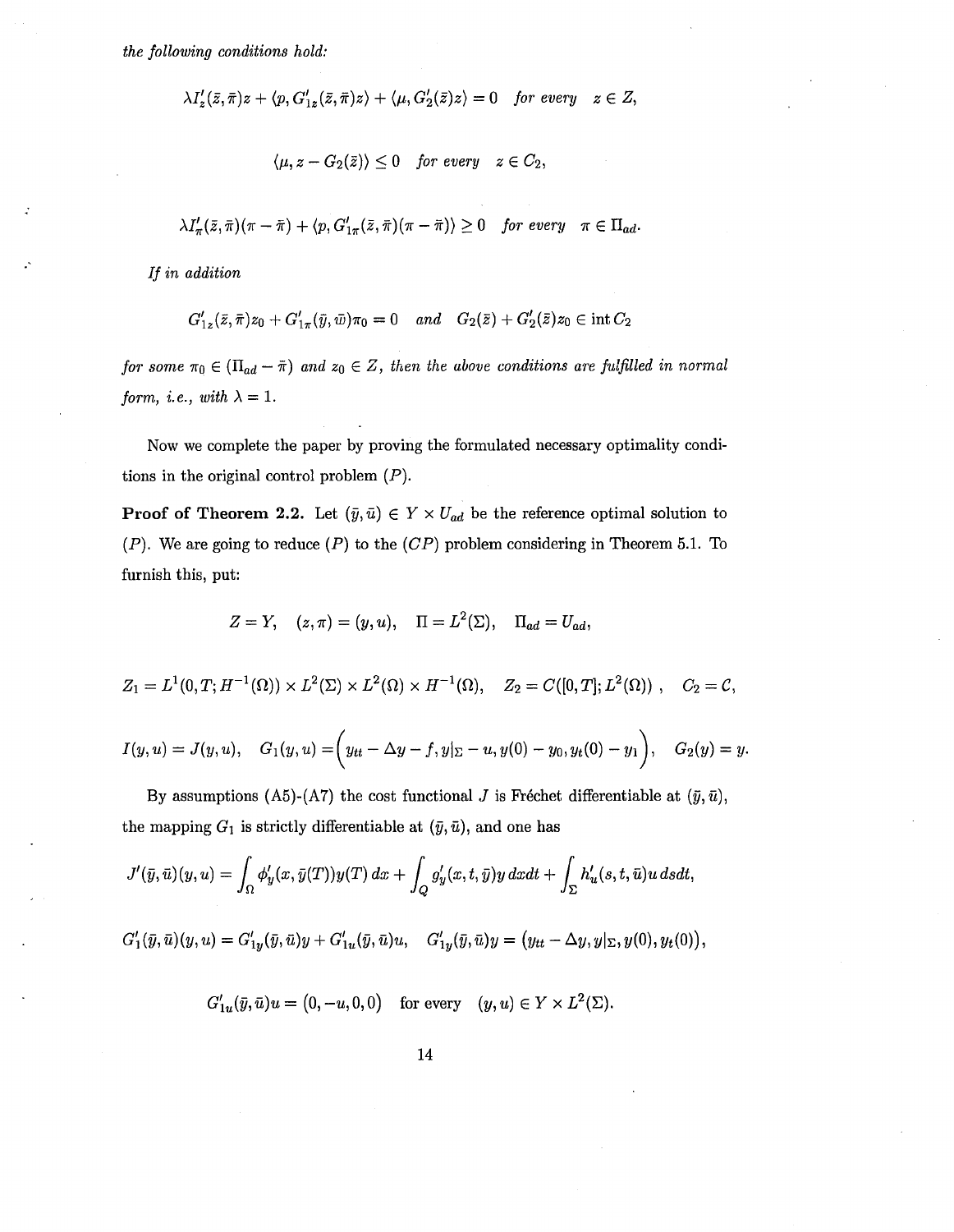Furthermore, it follows from Theorem 3.2 that the linear continuous operator  $G'_{1y}(\bar{y}, \bar{u})$ is surjective from Y to  $L^1(0,T;H^{-1}(\Omega)) \times L^2(\Sigma) \times L^2(\Omega) \times H^{-1}(\Omega)$ . Thus all the assumptions of Theorem 5.1 are satisfied.

Applying the latter theorem, we find  $\lambda \in \mathbb{R}^+$ ,  $(\bar{p}, \tilde{p}, \tilde{p}, \tilde{p}) \in L^{\infty}(0, T; H_0^1(\Omega)) \times$  $L^2(\Sigma) \times L^2(\Omega) \times H_0^1(\Omega)$ , and  $\mu \in \mathcal{M}([0,T];L^2(\Omega))$  with  $(\lambda,\mu) \neq 0$  satisfying the following conditions:

$$
\int_{\Omega} \lambda \phi'_y(x, \bar{y}(T)) y(T) dx + \int_{Q} \lambda g'_y(x, t, \bar{y}) y dx dt + \langle \bar{p}, y_{tt} - \Delta y \rangle + \int_{\Sigma} \tilde{p} y ds dt + \langle \hat{p}, y(0) \rangle + \langle \check{p}, y_t(0) \rangle + \langle \mu, y \rangle_{\mathcal{M}([0, T]; L^2(\Omega)) \times C([0, T]; L^2(\Omega))} = 0
$$
\n(5.1)

for every  $y$  from the space of admissible state functions  $Y$  in  $(3.3)$ ,

$$
\langle \mu, z - \bar{y} \rangle_{\mathcal{M}([0,T];L^2(\Omega)) \times C([0,T];L^2(\Omega))} \le 0 \quad \text{for every} \quad z \in \mathcal{C}, \tag{5.2}
$$

$$
\int_{\Sigma} \left( \lambda h_u'(x, \bar{y}, \bar{u}) + \tilde{p} \right) (u - \bar{u}) dx \ge 0 \quad \text{for every} \quad u \in U_{ad}.
$$
 (5.3)

It follows from (5.2) and (A4) that  $\mu|_{\Omega\times\{0\}}=0$ , and thus  $\mu$  can be identified with a measure belonging to  $\mathcal{M}_b([0,T]; L^2(\Omega))$ . Furthermore, Theorem 4.2 ensures the existence of the unique weak solution  $(p, p_t) \in L^{\infty}(0, T; H^1(\Omega)) \times L^{\infty}(0, T; L^2(\Omega))$  to the adjoint system (2.3). Then the Green formula ( 4.5) of Theorem 4.3 and the optimality condition (5.1) yield that

$$
\langle p + \bar{p}, y_{tt} - \Delta y \rangle + \int_{\Sigma} (\tilde{p} - \frac{\partial p}{\partial \nu}) y \, dsdt + \int_{\Omega} (\hat{p} - p_t(0)) y(0) dx + \int_{\Omega} (\tilde{p} + p(0)) y_t(0) dx = 0
$$

for every  $y \in Y$ . Since the mapping  $y \longrightarrow (y_{tt}-\Delta y, y|_{\Sigma}, y(0), y_t(0))$  is surjective from Y to  $L^1(0,T;H^{-1}(\Omega)) \times L^2(\Sigma) \times L^2(\Omega) \times H^{-1}(\Omega)$ , the above variational equality gives

$$
p = -\bar{p} \in L^{\infty}(0, T; H_0^1(\Omega)), \quad \frac{\partial p}{\partial \nu} = \tilde{p} \in L^2(\Sigma),
$$
  

$$
p_t(0) = \hat{p} \in L^2(\Omega), \quad \text{and} \quad p(0) = -\check{p} \in H_0^1(\Omega).
$$

Thus optimality conditions  $(5.1)$ – $(5.3)$  of Theorem 5.1 imply the desired optimality condition (2.1) and (2.2) of Theorem 2.2 with the adjoint system (2.3). Observe finally that the qualification condition (2.4) of Theorem 2.2 reduces to the one in Theorem 5.1, which ensures the normality  $\lambda = 1$  and ends the proof of the theorem. Δ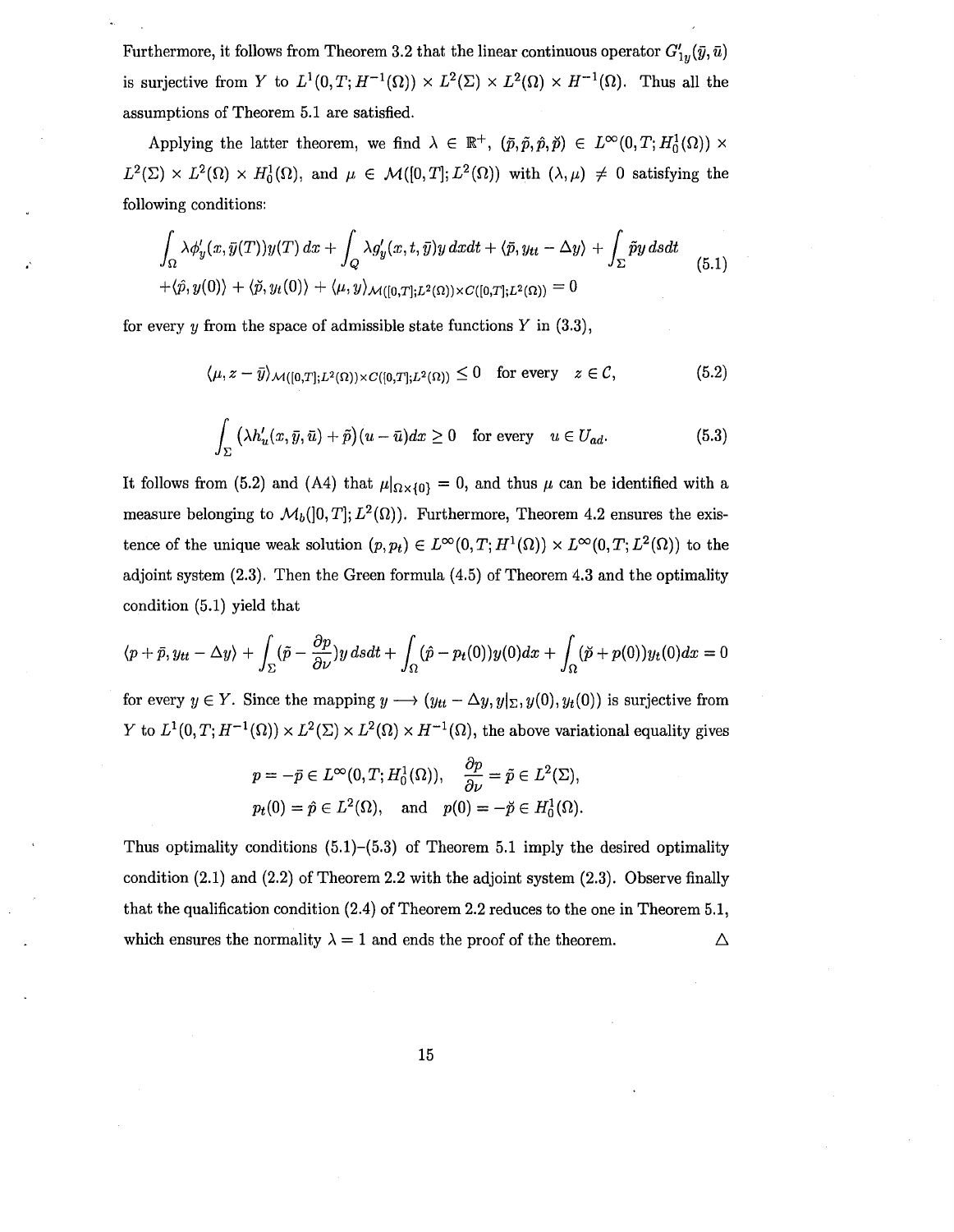### **References**

- [1] J. J. Alibert, J. P. Raymond, A Lagrange multiplier theorem for control problems with state constraints, Numer. Funct. Anal. Optim., 19 (1998), 697-704.
- [2] N. Arada, J. P. Raymond, Optimality conditions for state-constrained Dirichlet boundary control problems, J. Optim. Theory Appl., 102 (1999), 51-68.
- [3] N. Arada, J. P. Raymond, Dirichlet boundary control of semilinear parabolic equations, Part 2: Problems with pointwise state constraints, Appl. Math. Optim., 45 (2002), 145-167.
- [4] E. Casas, Pontryagin's principle for state-constrained boundary control problems of semilinear parabolic equations, SIAM J. Control Optim., 35 (1997), 1297-1327.
- [5] H. 0. Fattorini, Infinite-Dimensional Optimization and Control Theory, Cambridge University Press, Cambridge, 1999.
- [6] H. 0. Fattorini, T. Murphy, Optimal control for nonlinear parabolic boundary control systems: the Dirichlet boundary conditions, Diff. Integ. Equ., 7 (1994), 1367-1388.
- [7] I. Lasiecka, J. L. Lions and R. Triggiani, Nonhomogeneous boundary value problems for second order hyperbolic operators, J. Math. Pures Appl. 65 (1986), 149- 192.
- [8] I. Lasiecka and J. Sokolowski, Regularity and strong convergence of a variational approximation to a nonhomogeneous Dirichlet hyperbolic boundary problem, SIAM J. Math. Anal., 19 (1988), 528-540.
- [9] I. Lasiecka and R. Triggiani, The regulator problem for parabolic equations with Dirichlet boundary control, Part 1: Riccati's feedback synthesis and regularity of optimal control, Appl. Math. Optim., 16 (1987), 147-168.
- [10] X. J. Li and J. M. Yong, Optimal control theory for infinite-dimensional systems, Birkhauser, Boston, 1995.